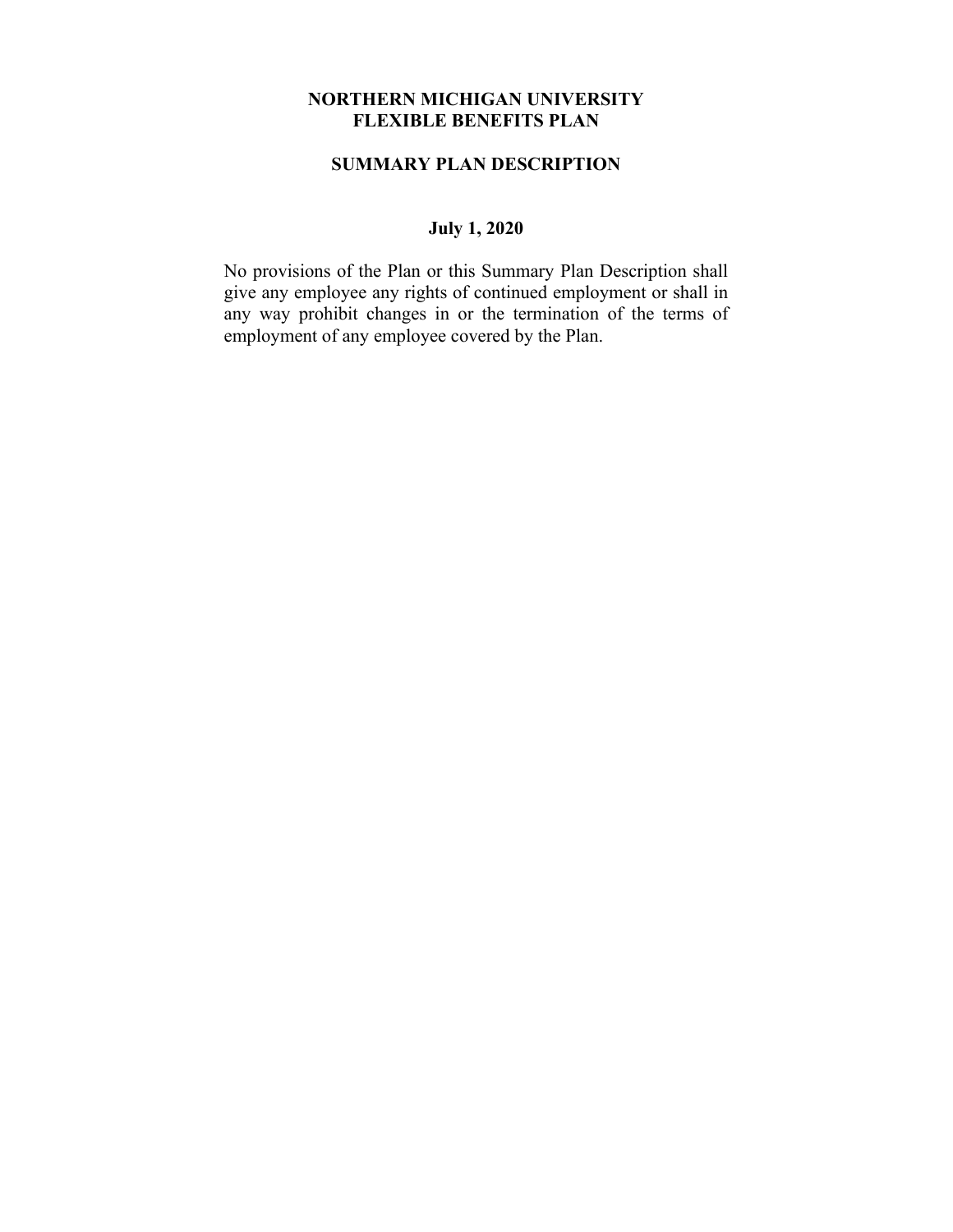# **TABLE OF CONTENTS**

# **Page**

| $\mathbf I$ |    |                                                                               |  |
|-------------|----|-------------------------------------------------------------------------------|--|
|             | 1. |                                                                               |  |
|             | 2. |                                                                               |  |
|             | 3. |                                                                               |  |
|             | 4. |                                                                               |  |
|             | 5. |                                                                               |  |
| $\rm II$    |    |                                                                               |  |
|             | 1. |                                                                               |  |
| III         |    |                                                                               |  |
|             | 1. |                                                                               |  |
|             | 2. |                                                                               |  |
|             | 3. |                                                                               |  |
|             | 4. |                                                                               |  |
|             | 5. |                                                                               |  |
|             | 6. |                                                                               |  |
| IV          |    |                                                                               |  |
|             | 1. |                                                                               |  |
|             | 2. |                                                                               |  |
|             | 3. |                                                                               |  |
|             | 4. |                                                                               |  |
| V           |    |                                                                               |  |
|             | 1. |                                                                               |  |
|             | 2. | What happens if I don't spend all Plan contributions during the Plan Year? 14 |  |
|             | 3. |                                                                               |  |
|             | 4. | Uniformed Services Employment and Reemployment Rights Act (USERRA)16          |  |
|             | 5. |                                                                               |  |
|             | 6. |                                                                               |  |
|             | 7. |                                                                               |  |
| VI          |    |                                                                               |  |
|             | 1. |                                                                               |  |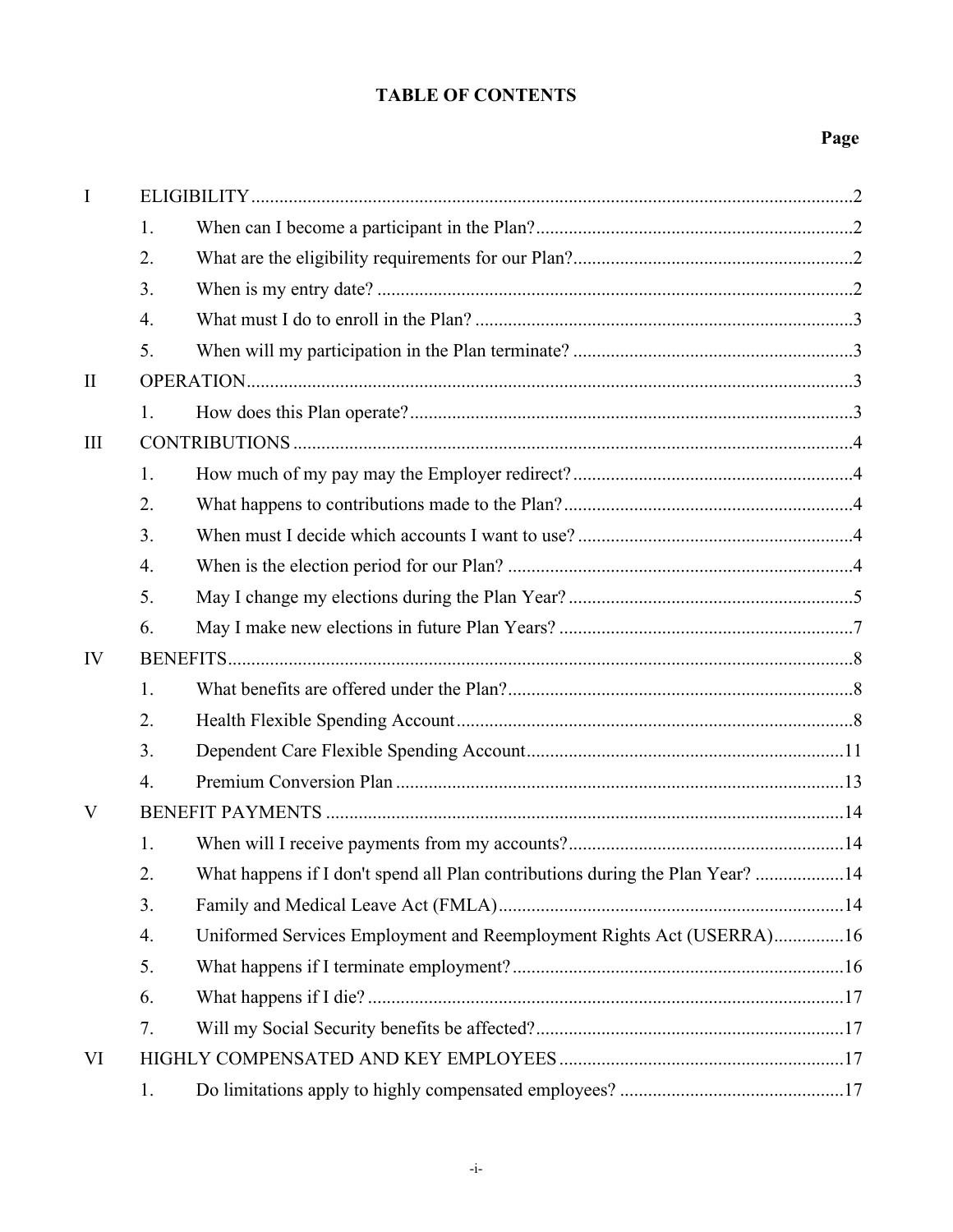# **TABLE OF CONTENTS** (continued)

# **Page**

| <b>VII</b>  |     |                                                                                |  |
|-------------|-----|--------------------------------------------------------------------------------|--|
|             | 1.  |                                                                                |  |
| <b>VIII</b> |     |                                                                                |  |
|             | 1.  |                                                                                |  |
|             | 2.  |                                                                                |  |
|             | 3.  |                                                                                |  |
|             | 4.  |                                                                                |  |
|             | 5.  |                                                                                |  |
|             | 6.  |                                                                                |  |
| IX          |     |                                                                                |  |
|             | 1.  |                                                                                |  |
| X           |     |                                                                                |  |
|             | 1.  |                                                                                |  |
|             | 2.  |                                                                                |  |
|             | 3.  |                                                                                |  |
|             | 4.  | What factors should be considered when determining to elect COBRA              |  |
|             | 5.  | What is the procedure for obtaining COBRA continuation coverage? 22            |  |
|             | 6.  |                                                                                |  |
|             | 7.  | Is a covered Employee or Qualified Beneficiary responsible for informing the   |  |
|             | 8.  | Is COBRA coverage available if a Qualified Beneficiary has other group health  |  |
|             | 9.  | When may a Qualified Beneficiary's COBRA continuation coverage be              |  |
|             | 10. | What are the maximum coverage periods for COBRA continuation coverage?25       |  |
|             | 11. | Under what circumstances can the maximum coverage period be expanded?26        |  |
|             | 12. | How does a Qualified Beneficiary become entitled to a disability extension? 26 |  |
|             | 13. |                                                                                |  |
|             | 14. | Must the Plan allow payment for COBRA continuation coverage to be made in      |  |
|             | 15. |                                                                                |  |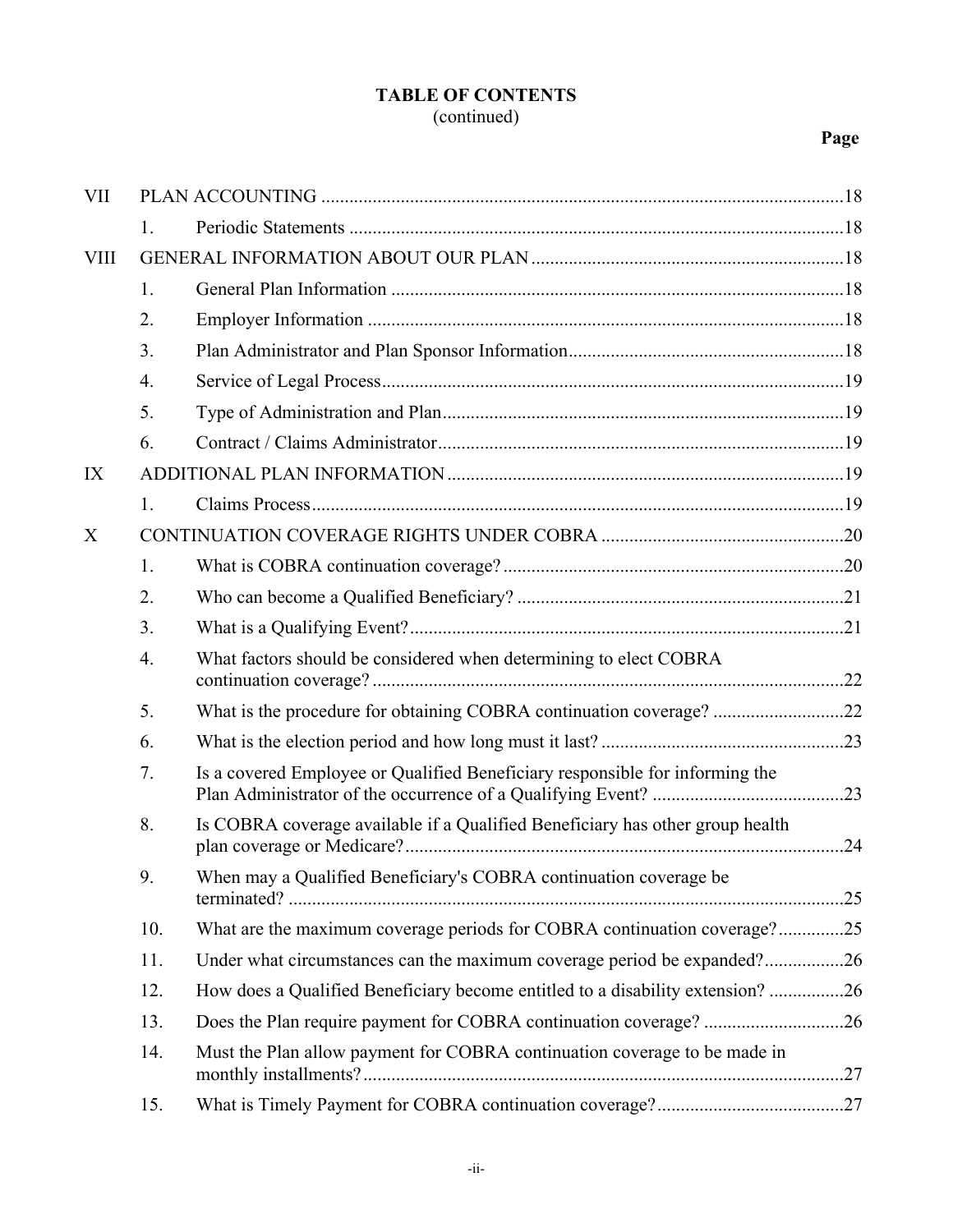# **TABLE OF CONTENTS** (continued)

# **Page**

|  | 16. How is my participation in the Health Flexible Spending Account affected? 27 |  |
|--|----------------------------------------------------------------------------------|--|
|  |                                                                                  |  |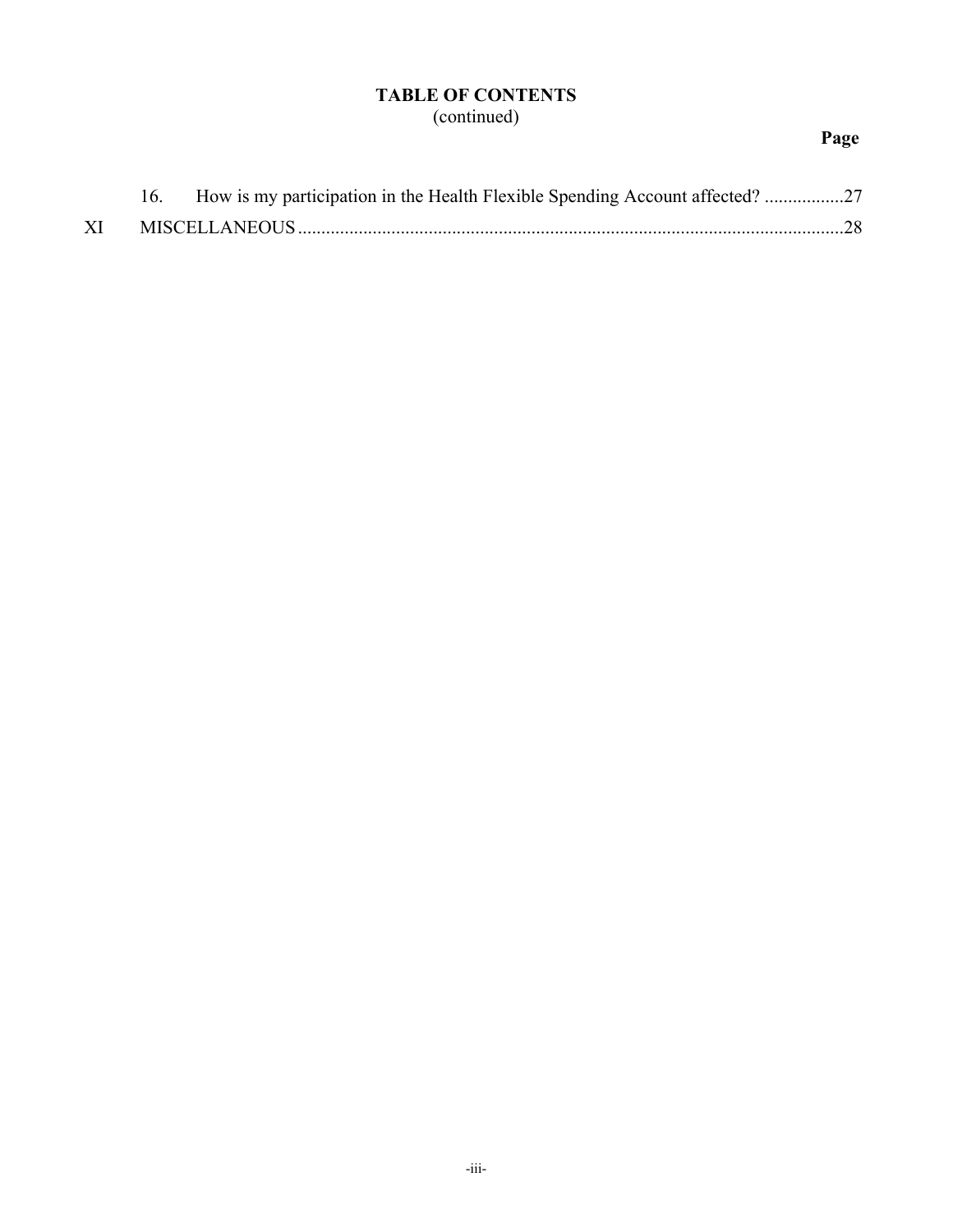#### **NORTHERN MICHIGAN UNIVERSITY FLEXIBLE BENEFITS PLAN**

#### **SUMMARY PLAN DESCRIPTION**

#### **INTRODUCTION**

We have amended and restated the Northern Michigan University Flexible Benefits Plan ("Plan") effective July 1, 2020, that we previously established for you and other eligible employees. Under this Plan, you will be able to choose among certain benefits that we make available. The benefits that you may choose are outlined in this Summary Plan Description ("SPD"). This SPD also describes other important information concerning the Plan, such as the requirements that you must satisfy before you can join and the laws that protect your rights.

One of the most important features of our Plan is that the benefits being offered are generally ones that you are already paying for, but normally with money that has first been subject to income and Social Security taxes. Under our Plan, these same expenses will be paid for with a portion of your pay before Federal income or Social Security taxes are withheld. This means that you will pay less tax and have more money to spend and save.

More specifically, the Plan is designed to permit you to pay, on a pre-tax salary redirection basis, for your contributions for benefits under the Group Medical Plan (i.e., major medical and prescription benefits offered by the Employer), Group Dental Plan (i.e., dental benefits offered by the Employer), Health Flexible Spending Account, Dependent Care Flexible Spending Account, and/or for other benefits. Some of the benefits provided on a pre-tax basis are provided under separate plans or programs (e.g., the Group Medical Plan and Group Dental Plan). This summary generally does not provide the full detail of these other benefit plans. For information on such plans, please consult the separate documents for such plans. This SPD does, however, describe the benefits available under your Employer's Dependent Care Flexible Spending Account and Health Flexible Spending Account in detail and shall constitute the summary plan description for those benefit arrangements to the extent such a summary is required by law.

Read this SPD carefully so that you understand the provisions of our Plan and the benefits you are entitled to receive. This SPD describes the Plan's benefits and obligations as contained in the legal Plan document, which governs the operation of the Plan. The Plan document is written in much more technical and precise language. If the non-technical language in this SPD and the technical, legal language of the Plan document conflict, the Plan document governs. Also, if there is a conflict between an insurance contract and either the Plan document or this SPD, the insurance contract will control. If you wish to receive a copy of the legal Plan document, please contact the Administrator.

This SPD describes the current provisions of the Plan which are designed to comply with applicable legal requirements. The Plan is subject to certain laws, such as the Internal Revenue Code ("Code") and other federal and state laws which may affect your rights. The provisions of the Plan are subject to revision due to a change in laws or due to pronouncements by the Internal Revenue Service or other federal agencies. We may also amend or terminate this Plan at any time. If the provisions of the Plan that are described in this SPD change, we will notify you.

We have attempted to answer most of the questions you may have regarding your benefits in the Plan. If this SPD does not answer all of your questions, please contact the Administrator (or other plan representative). The name and address of the Administrator can be found in Article VIII.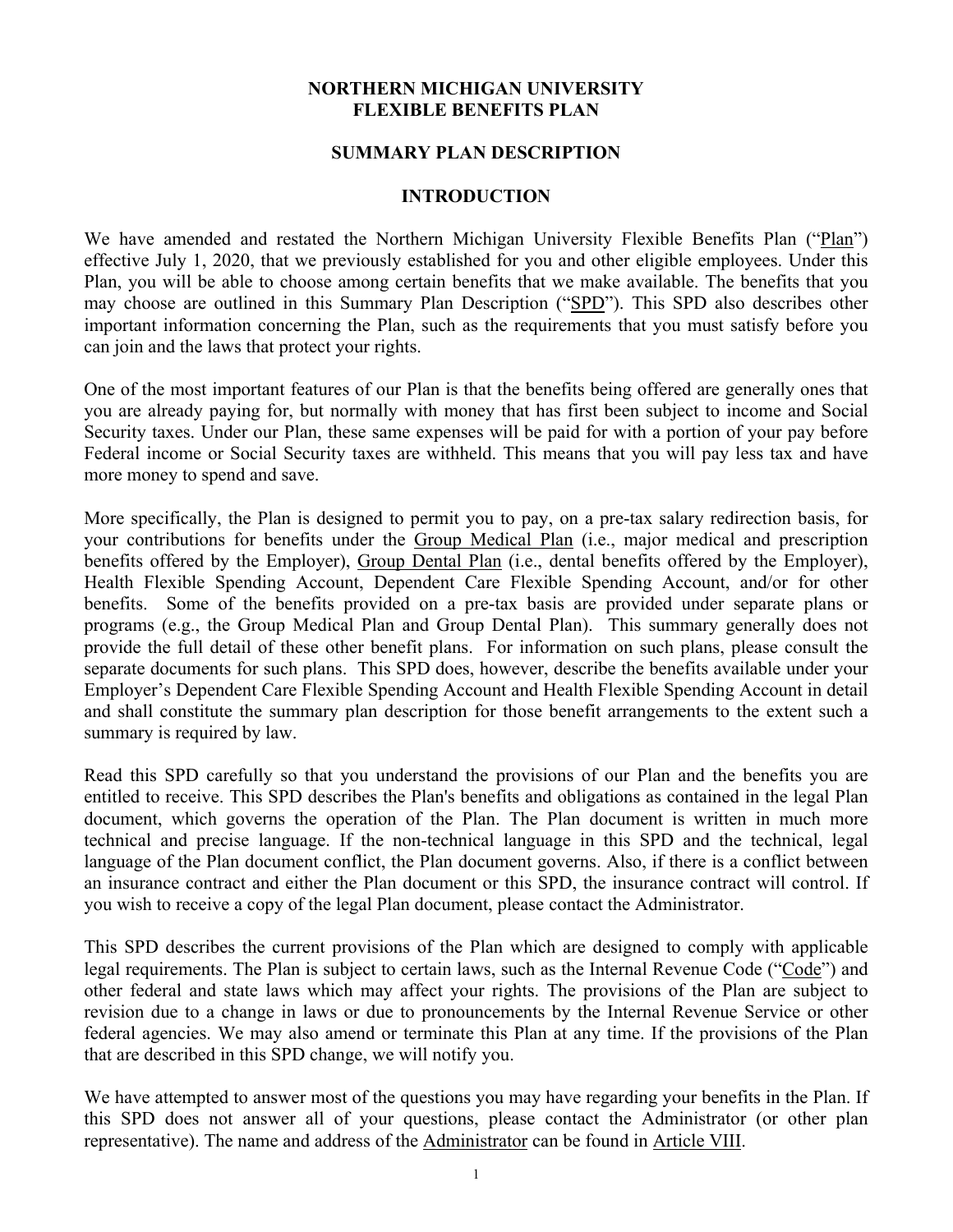# **I ELIGIBILITY**

### **1. When can I become a participant in the Plan?**

Before you become a Plan participant ("Participant"), there are certain requirements which you must satisfy.

First, you must meet the eligibility requirements and be an Employee. An "Employee" means any person that we classified as a common law employee and who is on our W-2 payroll, but does not include (a) leased employees (including individuals defined as leased employees in Code §414(n)), contract workers, independent contractors, temporary employees or seasonal employees for the period such individual is so classified by us, whether or not any such individual is on our W-2 payroll or is determined by a court, regulatory agency or others to be a common law employee of us; (b) individuals who perform services for us but are paid by a temporary or other employment or staffing agency for the period during which such individuals are paid by such agency, whether or not such individual is determined by a court, regulatory agency or others to be a common law employee of us; (c) selfemployed individuals; (d) partners in a partnership; (e) non-employee directors; and (f) any more-than-2% shareholder in an S corporation. The term "Employee" does include "former Employees" for the limited purpose of allowing continued eligibility for benefits under the Plan where allowed by this Plan.

After that, the next step is to actually join the Plan on the "entry date" that we have established for all employees. The "entry date" is defined in Question 3 of this Article. You will also be required to complete certain application forms before you can enroll in the Plan.

# **2. What are the eligibility requirements for our Plan?**

You will be eligible to join the Plan if you are eligible for coverage under our Group Medical Plan.

Although your Spouse and Dependents cannot participate in the Plan, they may benefit from your participation to the extent they are eligible for the underlying benefits. The term "Spouse" means an individual who is legally married to you as determined under applicable state law and who is treated as a spouse under the Code. The term "Dependent" generally means your Spouse and any person who is your dependent within the meaning of Code §152 (however, for health benefits, a Dependent generally means any person who is a dependent as defined in Code §105(b), §106 and the regulations and other authority thereunder and who is eligible for the Group Medical Plan). Please see the underlying benefits to determine Dependent eligibility.

### **3. When is my entry date?**

You shall become a Participant on the later of the Effective Date of this Plan or the date on which you satisfy the eligibility requirements set forth in Question 2 of this Article.

However, if you are a new Employee and became eligible under Question 2 of this Article as of your date of hire, your participation in this Plan is retroactive to your date of hire (but not prior to the Effective Date of the Plan) if you make your election within thirty (30) days after your hire date.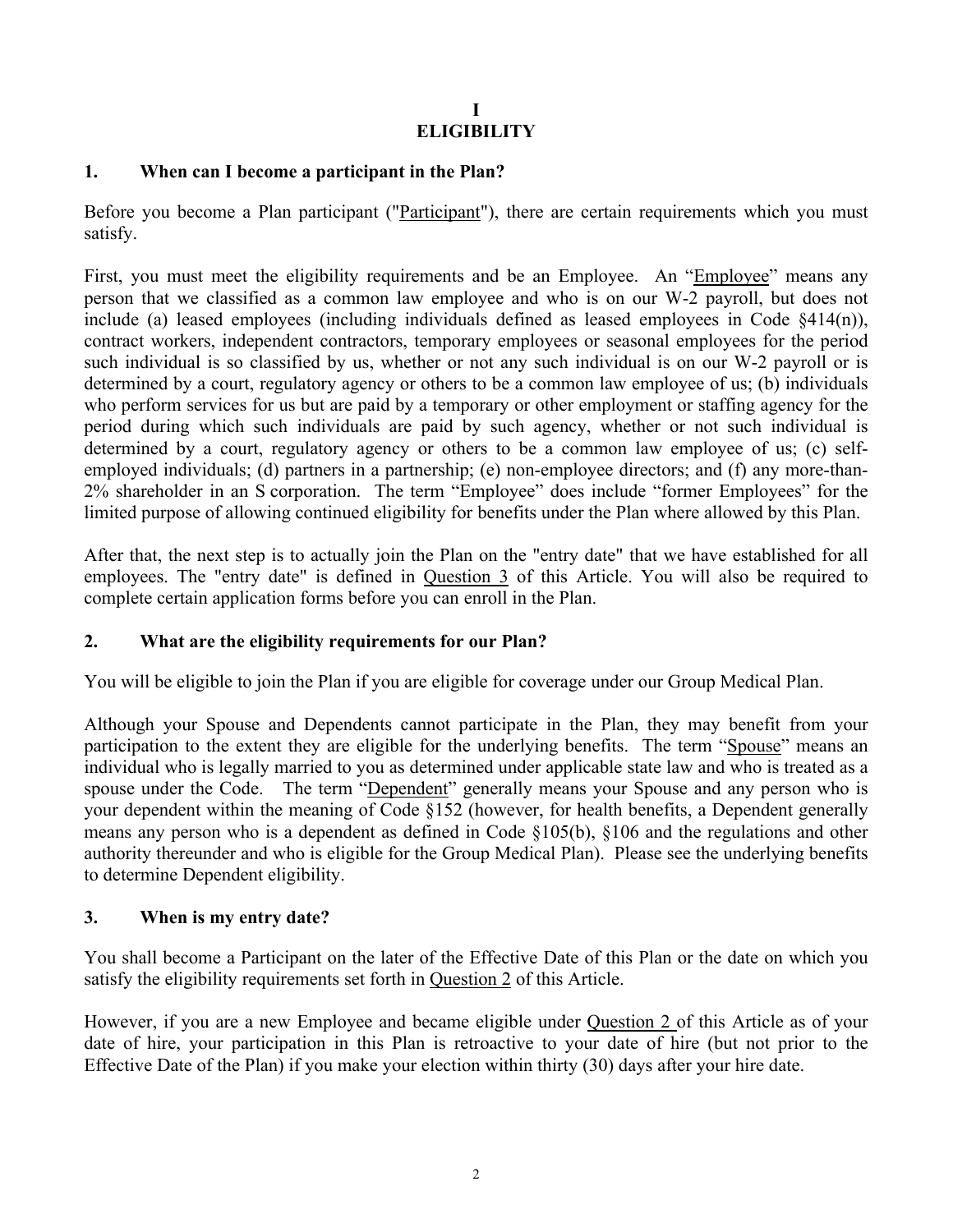### **4. What must I do to enroll in the Plan?**

Before you can join the Plan, you must, during the applicable election period, complete an application to participate in the Plan in a manner set forth by the Administrator. The application includes your personal choices for each of the benefits which are being offered under the Plan. You must also authorize us to set some of your earnings aside in order to pay for the benefits you have elected. The election shall be irrevocable until the end of the applicable Plan Year unless you are entitled to change your benefit elections pursuant to Question 5 of Article III.

### **5. When will my participation in the Plan terminate?**

You shall no longer participate in the Plan upon the occurrence of any of the following events:

(a) *Termination of employment*. Your termination of employment, subject to the provisions of Question 5 of Article 5;

(b) *Loss of eligibility*. Your ceasing to be an eligible Employee, subject to your right to continue coverage under any insurance contract for which premiums have already been paid;

(c) *Revocation of election*. You revoke your election as permitted under the terms of the Plan;

(d) *Death*. Your death, subject to the provisions of Question 6 of Article 5; or

(e) *Termination of the plan*. The termination of the Plan, subject to the provisions of Article

If you do not choose to continue participation in the Plan, termination of participation will automatically revoke your elections and benefits as of the dates specified in the insurance contracts or other benefit plans. To the extent required by the Consolidated Omnibus Budget Reconciliation Act of 1985 (P.L. 99- 272) Title X, as amended or replaced from time to time ("COBRA") or by any other state of federal law, you or your qualified beneficiaries will be permitted to continue the Group Medical Plan, Group Dental Plan, and/or Health Flexible Spending Account benefits provided under this Plan.

#### **II OPERATION**

# **1. How does this Plan operate?**

XI.

Before the start of each Plan Year, you will be able to elect to have some of your upcoming pay contributed to the Plan. These amounts will be used to pay for the benefits you have chosen. The portion of your pay that is paid to the Plan is not subject to Federal income or Social Security taxes. In other words, this allows you to use tax-free dollars to pay for certain kinds of benefits and expenses which you normally pay for with out-of-pocket, taxable dollars. However, if you receive a reimbursement for an expense under the Plan, you cannot claim a Federal income tax credit or deduction on your return. (See the Article VIII for the definition of "Plan Year.")

Keep in mind that participation in the Plan will reduce the amount of your taxable compensation, which could cause a decrease in your Social Security benefits and/or other benefits (e.g., pension, disability and life insurance), which are based on taxable compensation. However, the tax savings that you realize through Plan participation will often more than offset any reduction in other benefits.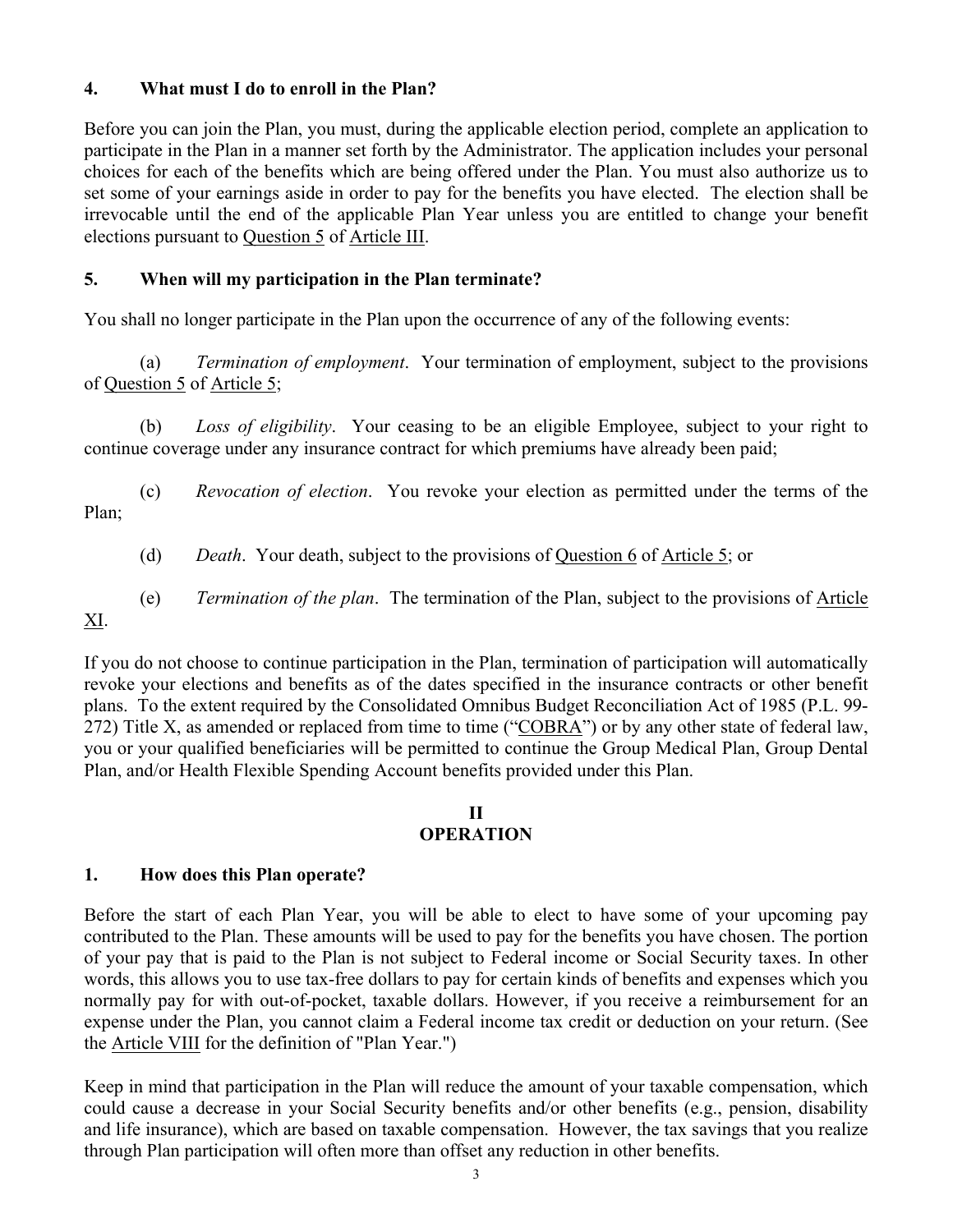Although you may make an election to receive benefits under this Plan, the Group Medical Plan and Group Dental Plan benefits will be provided by separate plans governed by separate plan documents.

#### **III CONTRIBUTIONS**

### **1. How much of my pay may the Employer redirect?**

Based on your own situation you should decide what amount, if any, you would like to have withheld from your salary and applied on the Employer's books toward each of the optional benefits available to you. Each year, you may elect to have us contribute on your behalf enough of your compensation to pay for the benefits that you elect under the Plan. These amounts will be deducted from your pay over the course of the year.

### **2. What happens to contributions made to the Plan?**

Before each Plan Year begins, you will select the benefits you want and how much of the contributions should go toward each benefit. It is very important that you make these choices carefully based on what you expect to spend on each covered benefit or expense during the Plan Year. Later, they will be used to pay for the expenses as they arise during the Plan Year.

In making your election, you should realize that any amounts remaining in both your Dependent Care Flexible Spending Account and your Health Flexible Spending Account after you have been reimbursed for all Employment-Related Dependent Care Expenses and Medical Expenses incurred during the Plan Year (and the applicable Grace Period with respect to the Dependent Care Flexible Spending Account) will, as required by federal law, be forfeited (except with respect to a permissible carryover for the Health Flexible Spending Account described in Question 2 of Article IV). You should also be aware that amounts designated for one type of account may not be used to make reimbursements of another type. Thus, for example, amounts you allocate to your Dependent Care Flexible Spending Account cannot be used to reimburse you for Medical Expenses.

# **3. When must I decide which accounts I want to use?**

You are required by Federal law to decide before the Plan Year begins, during the election period (defined below). You must decide two things. First, which benefits you want and, second, how much should go toward each benefit.

#### **4. When is the election period for our Plan?**

The initial election period for an individual who becomes newly eligible to participate in the Plan shall be the 30-day period immediately following his or her date of hire.

Then, for each following Plan Year, the election period is established by the Administrator and applied uniformly to all Participants. It will normally be a period of time prior to the beginning of each Plan Year. The Administrator will inform you each year about the annual election period. (See Article VIII for the definition of "Plan Year.")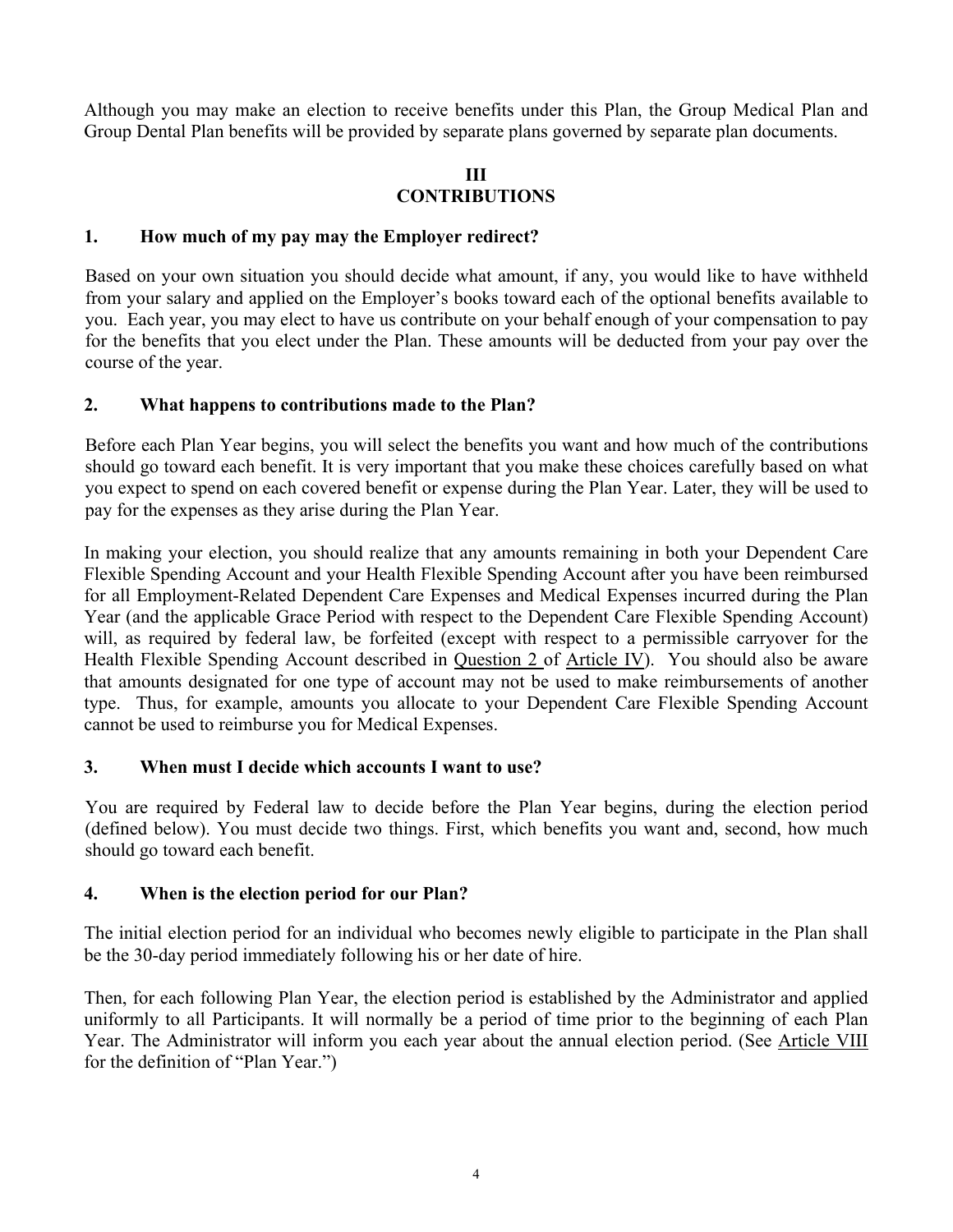# **5. May I change my elections during the Plan Year?**

Generally, you cannot change the elections you have made after the beginning of the Plan Year. However, there are certain limited situations when you can change your elections, if the underlying benefit plan allows.

#### *Change in Status*

You are permitted to change elections if you have a "change in status" event, as determined by the Administrator, and you make an election change that is on account of and consistent with the event within 30 days of such event. Currently, federal law considers the following events to be a change in status if they affect eligibility for coverage:

-- Marriage, divorce, death of a spouse, legal separation or annulment;

-- Change in the number of dependents, including birth, adoption, placement for adoption, or death of a dependent;

-- Any of the following events for you, your spouse or dependent: termination or commencement of employment, a strike or lockout, commencement or return from an unpaid leave of absence, a change in worksite, or any other change in employment status that affects eligibility for benefits;

-- One of your dependents satisfies or ceases to satisfy the requirements for coverage due to change in age, student status, or any similar circumstance; and

-- A change in the place of residence of you, your spouse or dependent that would lead to a change in status, such as moving out of a coverage area for insurance.

In addition, if you are participating in the Dependent Care Flexible Spending Account, then there is a change in status if your dependent no longer meets the qualifications to be eligible for dependent care.

There are detailed rules on when a change in election is deemed to be consistent with a change in status. Generally, a change in election is not consistent with a change in status if it is your divorce, annulment or legal separation, the death of your spouse or dependent, or a dependent ceasing to satisfy the eligibility requirements for coverage and your election is to cancel accident or health insurance coverage for any individual other than the one involved in such event. In addition, if your spouse or dependent gains eligibility for coverage under a family member plan as a result of a change in marital status or a change in employment status, then your election to cease or decrease coverage for that individual corresponds with the change in status only if coverage for that individual becomes applicable or is increased under the family member plan. The Administrator may rely on your certification of other coverage unless there is reason to believe your certification is incorrect. Please contact the Administrator for more detailed information related to change in status events.

# *Special Enrollment Rights*

In addition, there are laws (such as HIPAA special enrollment rights provided under Code §9801(f)) that give you rights to change health coverage for you, your spouse, or your dependents. If you change coverage due to rights you have under the law, then you can make a corresponding change in your elections under the Plan. If any of these conditions apply to you, you should contact the Administrator.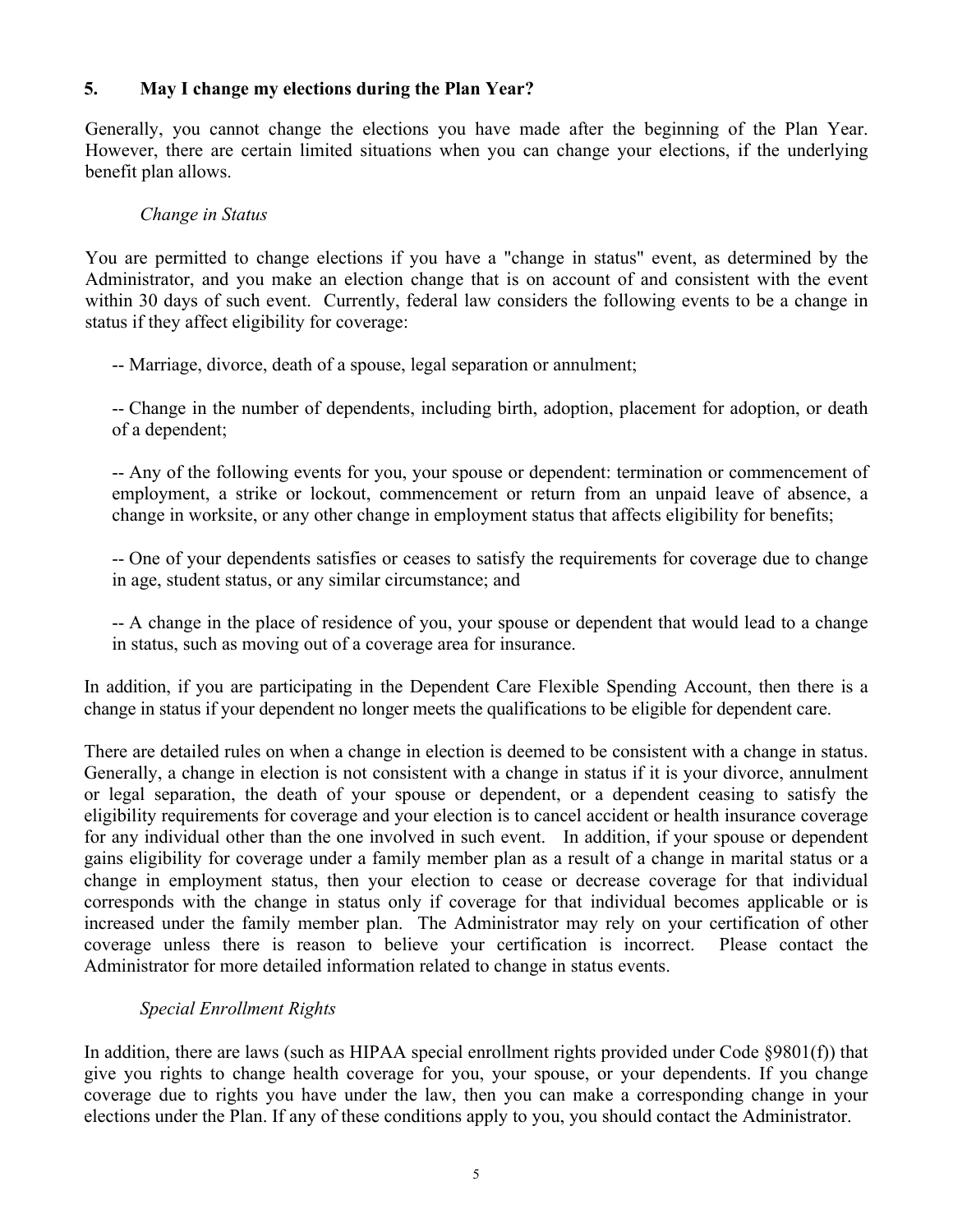### *Cost and Coverage Changes*

If the cost of a benefit provided under the Plan increases or decreases during a Plan Year, then we will automatically increase or decrease, as the case may be, your salary redirection election. If the cost increases or decreases significantly, you will be permitted to either make corresponding changes in election, including commencing participation in the Plan for a significant cost decrease. For a significant cost increase, you may revoke your election and obtain coverage under another benefit package option with similar coverage on a prospective basis, or if there is no option that provides similar coverage, to revoke your election entirely.

If the coverage under a benefit is significantly curtailed during a Plan Year, then you may revoke your election and elect to receive, on a prospective basis, coverage under another benefit plan with similar coverage. If the coverage is significantly curtailed and coverage is lost during a Plan Year, you may revoke your election, and, in lieu thereof, elect to receive, on a prospective basis, coverage under another benefit package providing similar coverage or to drop coverage if no similar coverage is offered.

In addition, if we add a new coverage option or eliminate an existing one, you may elect the newlyadded option (or elect another option if an option has been eliminated) and make corresponding election changes to other options providing similar coverage. If you are not a Participant, you may elect to join the Plan.

There are also certain situations when you may be able to change your elections on account of a change under the plan of your spouse's, former spouse's or dependent's employer.

These rules on change due to cost or coverage do not apply to the Health Flexible Spending Account, and you may not change your election to the Health Flexible Spending Account if you make a change due to cost or coverage for insurance.

You may not change your election under the Dependent Care Flexible Spending Account if the cost change is imposed by a dependent care provider who is your relative.

#### *Other*

If you take leave under FMLA, you may be allowed to revoke an existing election of coverage and make a new election for the remaining period of coverage as provided under FMLA. If you revoke your election, you may also have a right to be reinstated in the same group health plan coverage upon returning from your FMLA leave.

You may prospectively revoke your election of coverage under the Employer's Group Medical Plan outside of our open enrollment period, if your employment status changes from working at least 30 hours per week to less than 30 hours. This is regardless of whether the reduction in hours has resulted in loss of eligibility. You must show intent to enroll in another health plan.

You may also revoke your coverage under our Group Medical Plan if you are eligible to obtain coverage through the health exchanges.

A judgment, decree or order resulting from a divorce, legal separation, annulment or change in legal custody which requires accident or health coverage for your child allows: (1) the Plan to change an election to provide coverage for the child if the order requires coverage under your plan; or (2) you to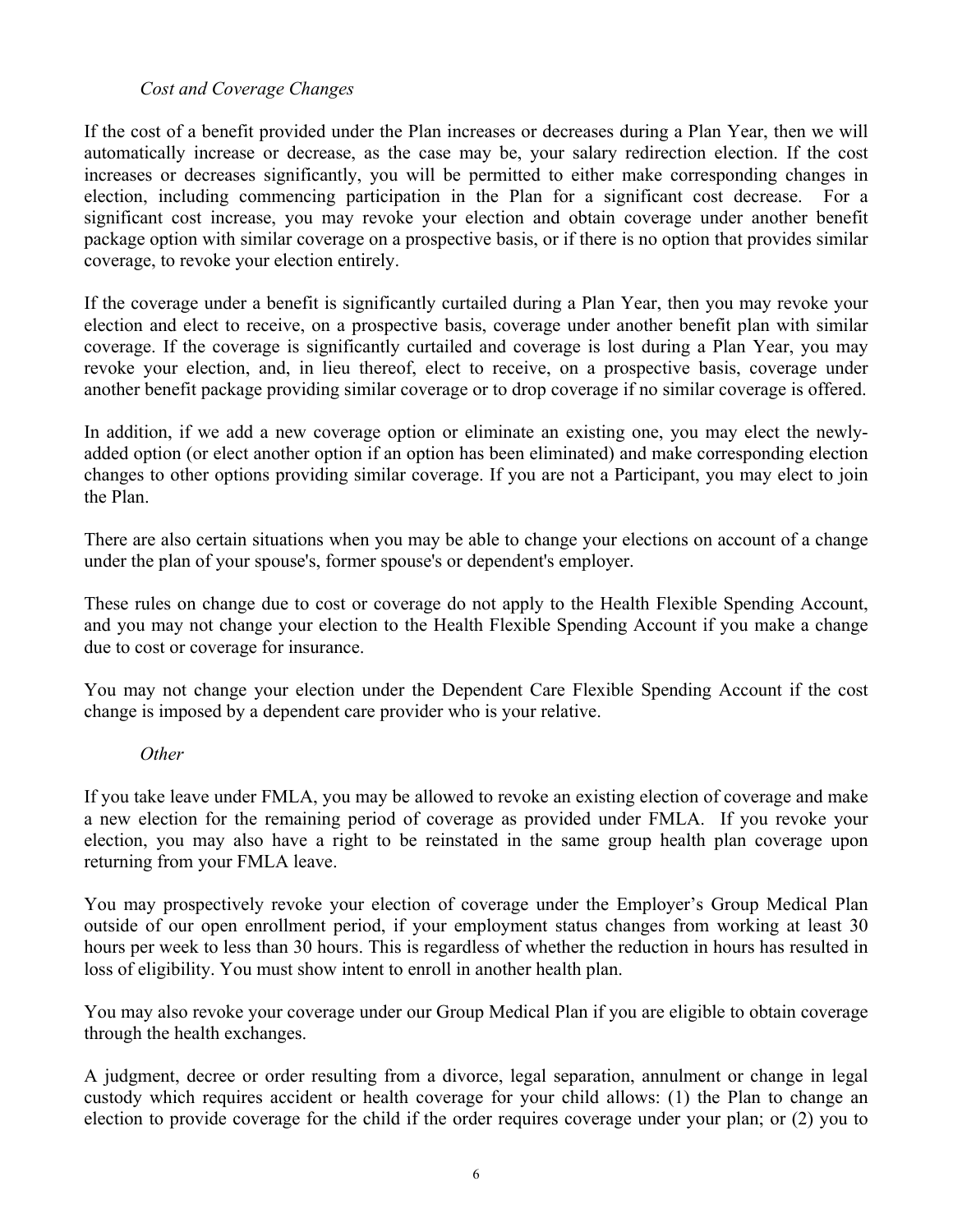change an election to cancel coverage for the child if the order requires the former Spouse to provide coverage for such child, under that individual's plan, and such coverage is actually provided.

You may change elections to cancel your accident or health coverage or your spouse's or dependent's coverage if you or your spouse or dependent are enrolled in Employer's accident or health coverage and become entitled to coverage (i.e., enrolled) under Part A or Part B of the Title XVIII of the Social Security Act (Medicare) or Title XIX of the Social Security Act (Medicaid), other than coverage consisting solely of benefits under §1928 of the Social Security Act (the program for distribution of pediatric vaccines). If you or your spouse or dependent have been entitled to Medicaid or Medicare coverage and lose eligibility, that individual may prospectively elect coverage under the Plan if a benefit package option under the Plan provides similar coverage.

The Administrator may decrease your election if you are a "highly compensated employee" as defined in the Code to prevent the Plan from becoming discriminatory.

# *Applicability*

Importantly, any mid-year change in election events set forth in this Section do not govern the underlying insurance contracts and plan documents. While a change may be allowed under Code §125 rules and regulations, a particular plan, such as the Group Medical Plan, may not provide for such a change. The underlying plan documents control.

# *Temporary mid-year election rights under IRS notice 2020-29*

Internal Revenue Service Notice 2020-29 grants employers the ability to provide relief for participants of Code §125 cafeteria plans. That notice is designed to provide temporary flexibility for employers and employees and assist with the national response to the 2019 novel coronavirus outbreak (COVID-19). In accordance with that notice, during the Plan Year beginning in 2020 only, a Participant may revoke an election, make a new election, or decrease or increase an existing election applicable to the Health Flexible Spending Account and/or Dependent Care Flexible Spending Account on a prospective basis, subject to the following: (1) the election shall not violate any other statute or regulation applicable to the Plan; and (2) No Participant is permitted to elect to revoke or decrease either the Health Flexible Spending Account or Dependent Care Flexible Spending Account amounts below the amount already disbursed/reimbursed from the applicable account.

# **6. May I make new elections in future Plan Years?**

Yes, you may. During the annual election period prior to each subsequent Plan Year, you may change the elections that you previously made on an election of benefits form to be provided by the Administrator. You may also choose not to participate in the Plan for the upcoming Plan Year. Any election shall be effective for any benefit expenses incurred during the Plan Year which follows the end of the election period. With regard to subsequent annual elections, the following options shall apply:

(a) If you failed to initially elect to participate, then you may elect different or new benefits under the Plan during the election period;

(b) You may terminate your participation in the Plan by notifying the Administrator in writing during the election period that you do not want to participate in the Plan for the next Plan Year, or by not electing any benefit options (to the extent described in below);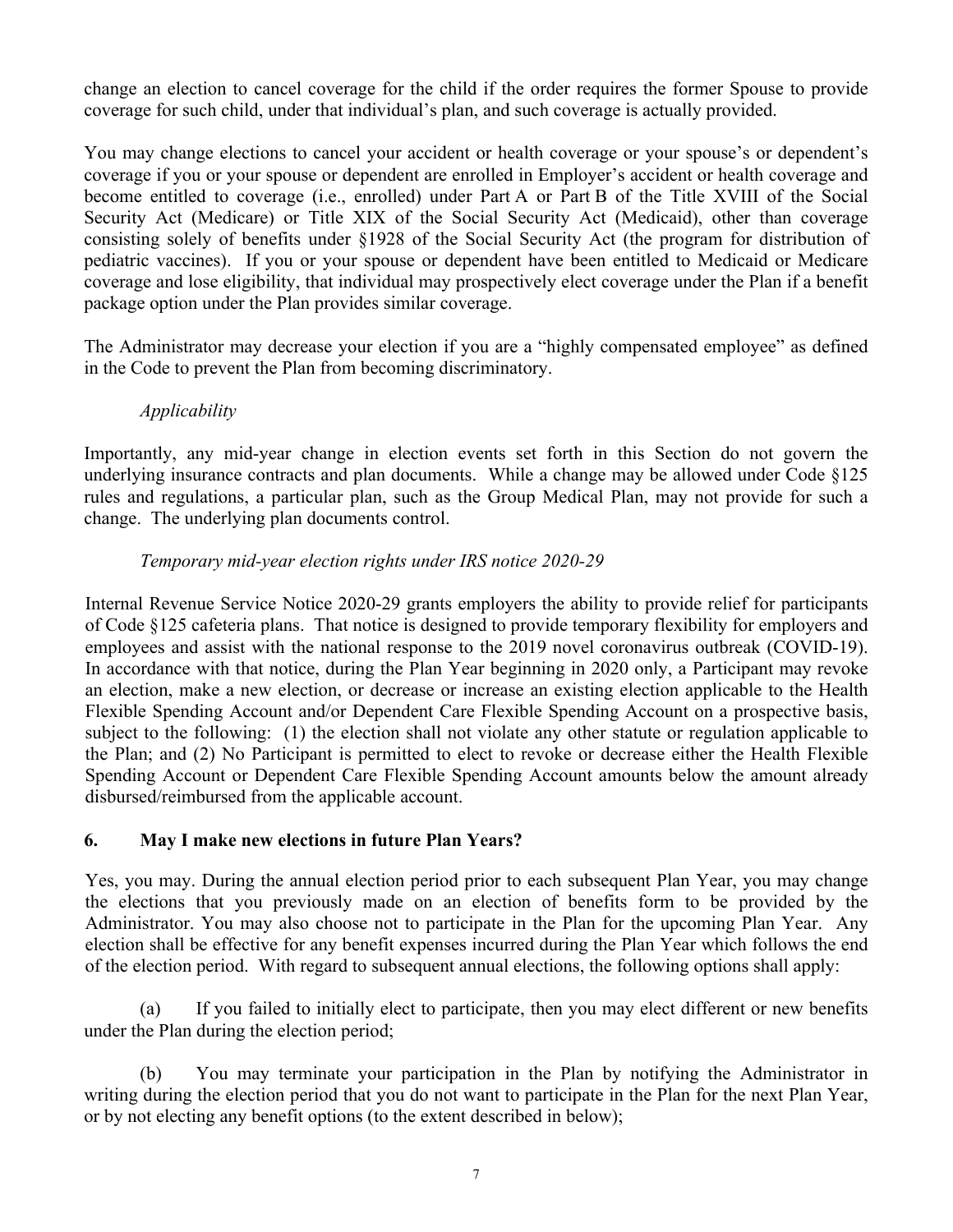(c) If you elect not to participate for the Plan Year following the election period, then you will have to wait until the next election period before again electing to participate in the Plan, except as provided for in Question 5 of this Article.

With regard to Health Flexible Spending Account and Dependent Care Flexible Spending Account elections, if you fail to complete a new benefit election by the end of the applicable election period, then you shall be deemed to have elected not to participate in the Plan for the upcoming Plan Year. No further salary redirections shall therefore be authorized or made for the subsequent Plan Year for such benefits.

With regard to Premium Conversion Plan benefits, if you fail to complete a new benefit election by the end of the applicable election period, then you shall be deemed to have made the same benefit elections as are then in effect for the current Plan Year. You shall also be deemed to have elected salary redirection in an amount necessary to purchase such benefit options.

# **IV**

# **BENEFITS**

# **1. What benefits are offered under the Plan?**

Your Employer adopted this Plan to provide you with flexibility to elect among permitted taxable benefits and qualified nontaxable benefits offered through this Plan for the Plan Year. Specifically, you may elect to receive your normal compensation in cash or to reduce that compensation to receive employer-provided coverage on a pretax basis for one or more of the following optional benefits:

- Health Flexible Spending Account
- Dependent Care Flexible Spending Account
- Premium Conversion Plan
	- o Group Medical Plan Benefit
	- o Group Dental Plan Benefit

If you select one or more of the above benefits, you will pay all or some of the contribution as described in Article III; the Employer may contribute some or no portion of them. The applicable amounts will be described in the election materials furnished separately to you.

The coverage period for each of the above described benefits you elect is the Plan Year, with the following exceptions: (a) when you first become eligible to participate, the coverage period shall mean the portion of the Plan Year coinciding with and following the date participation commences, as described in Question 3 of Article I; and (b) if you terminate participation, the coverage period shall mean the portion of the Plan Year prior to and including the date participation terminates, as described in Question 5 of Article I. A different coverage period may be established by the Administrator and communicated to you.

# **2. Health Flexible Spending Account**

The Plan allows you to reduce your compensation by an amount not to exceed the statutory amount under Code §125(i), as adjusted for increases in the cost of living (\$2,750 for 2020) per Plan Year and have the amount of the reduction credited to a Health Flexible Spending Account for your benefit. The Health Flexible Spending Account enables you to pay for Medical Expenses (as defined below) incurred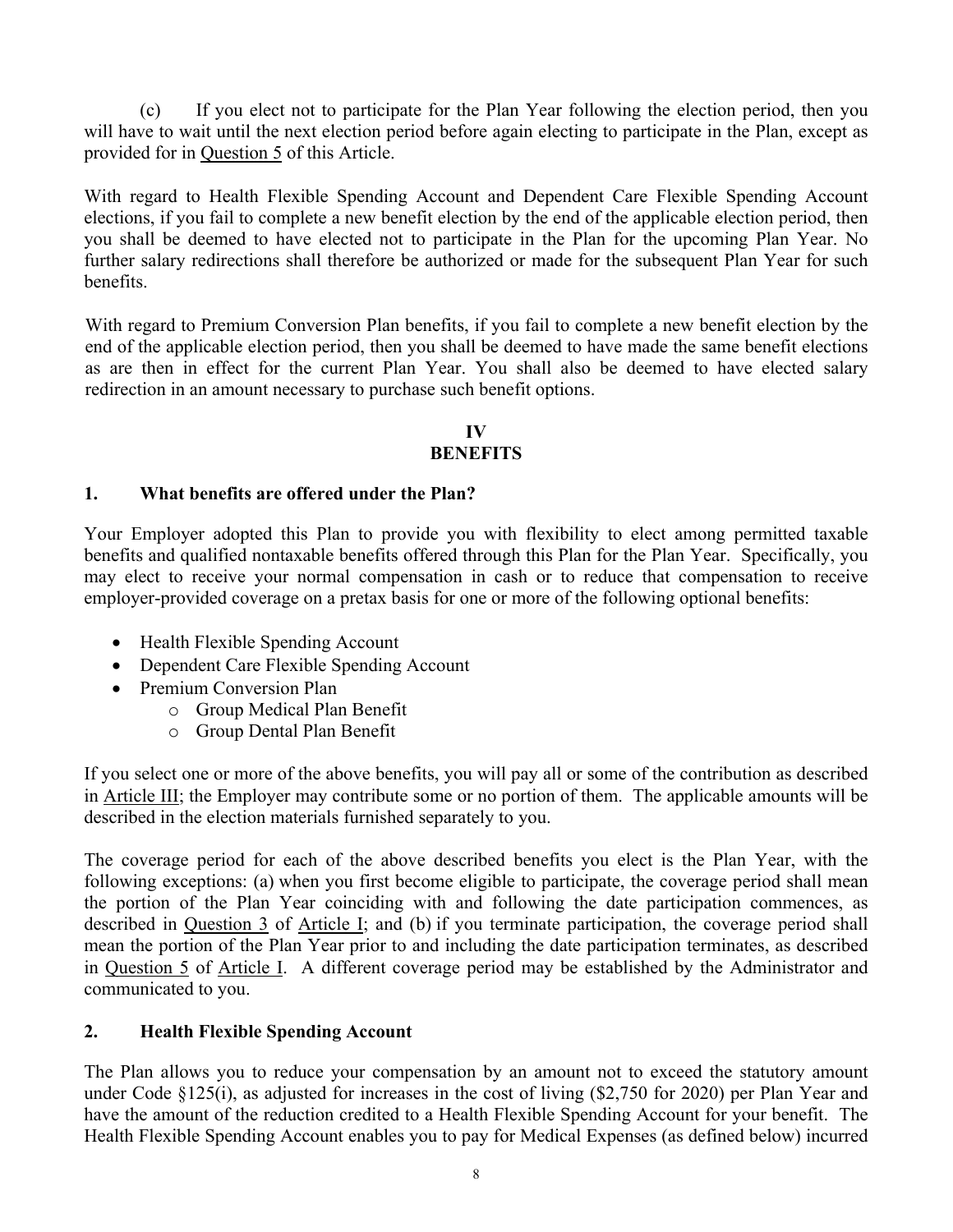by you or your Dependents during your period participation during the Plan Year. The amount by which you elect to have your cash compensation reduced for the entire Plan Year will be immediately credited to your account as of the first day of the Plan Year (or the beginning of your participation if you are a new Participant). Please note that, except as described in the next paragraph, any unused amounts remaining in your Health Flexible Spending Account at the end of the Plan Year must, by federal law, be forfeited. Any reimbursements you receive for Medical Expenses will be excluded from your taxable income. The amount that your compensation is reduced to purchase these benefits will not be subject to federal, state, or local income taxes or FICA taxes.

You may roll over an amount equal to up to 20 percent of the maximum salary redirection permitted under Code §125(i) for that Plan Year ("20% Maximum") of unused amounts in your Health Flexible Spending Account remaining at the end of one Plan Year to pay or reimburse you for Medical Expenses incurred in the immediately following Plan Year. Thus, for example, the maximum unused amount from a Plan Year starting in 2020 allowed to be carried over to the immediately following plan year beginning in 2021 is \$550 (20 percent of \$2,750, the indexed 2020 limit under §125(i)). These amounts can be used during the following Plan Year for expenses incurred in that Plan Year. Amounts carried over do not affect the maximum amount of salary redirection contributions for the Plan Year to which they are carried over. Unused amounts are those remaining after expenses have been reimbursed during the runout period. These amounts may not be cashed out or converted to any other taxable or nontaxable benefit. Amounts in excess of the 20% Maximum will be forfeited.

For purposes of the Health Flexible Spending Account, the definition of "Dependent" is expanded to include an adult child until the end of the calendar year in which the child turns 26 years of age. A "child" for this purpose includes your natural child, stepchild, adopted child, or a child placed with you for adoption as defined in Code  $\S152(f)(1)$ . The definition of "child" for this purpose shall not include a child of your child.

The phrase "placed for adoption" refers to a child whom you intend to adopt, whether or not the adoption has become final, who has not attained the age of 18 as of the date of such placement for adoption. The term "placed" means the assumption and retention by you of a legal obligation for total or partial support of the child in anticipation of adoption of the child. The child must be available for adoption and the legal process must have commenced.

The term "Medical Expenses" means expenses incurred during the Plan Year by you or your Dependents, for medical care as defined in Code §213(d) and only as allowed to be reimbursed under Code §125 and the regulations and guidance thereunder, but only to the extent that you or other persons incurring the expense are not reimbursed for the expense through insurance or otherwise. If only a portion of the Medical Expense has been reimbursed elsewhere, the Plan may reimburse the remaining portion of the expense if it otherwise meets this definition. Furthermore, you may not be reimbursed for "qualified long-term care services" as defined in Code § 7702B(c) or any premium payments for health care coverage. Medical Expenses are incurred at the time the services to which the expense relates are rendered, regardless of when you are charged for the services. Effective for expenses incurred after December 31, 2019, pursuant to §3702 of the CARES Act reimbursement of certain over-the-counter drugs and medicine are permitted without prescription and Medical Expenses shall include expenses incurred for menstrual care products (as defined in Code §223(d)(2)(D).

IRS Publication 502, Medical and Dental Expenses, located at www.irs.gov, has a checklist of medical expenses that can be deducted and those that cannot. Please use this publication with caution because it was meant to help taxpayers figure out their tax deductions and not what is reimbursable under a Health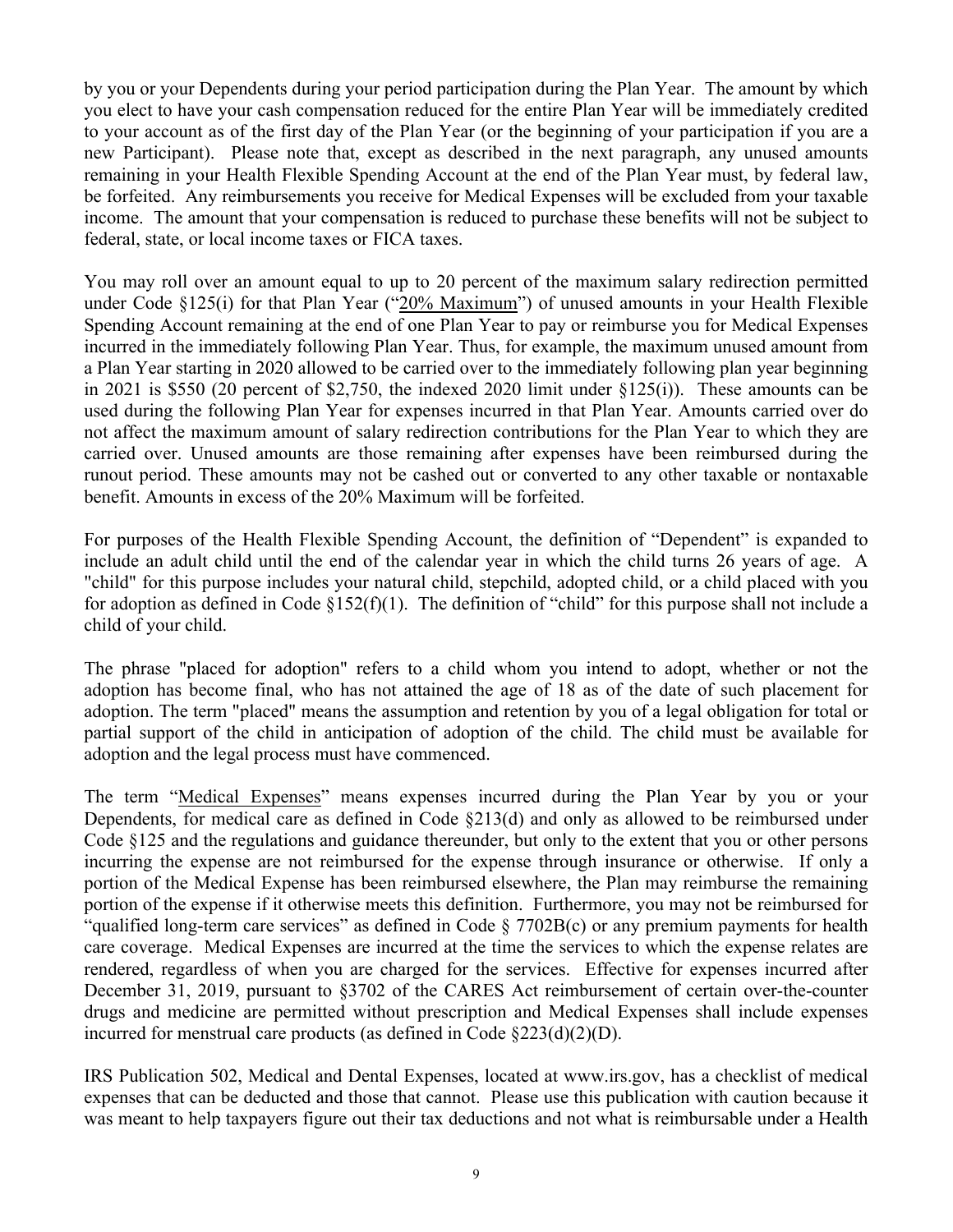Flexible Spending Account. Some statements in the publication are not correct for determining whether an expense is reimbursable from the Health Flexible Spending Account.

In order to be reimbursed for a health care expense, you must submit to the Administrator an itemized bill from the service provider.

The application for payment or reimbursement shall be made to the Administrator on an acceptable form within a reasonable time of incurring the debt or paying for the service. The application shall include a written statement from an independent third party stating that the Medical Expense has been incurred and the amount of such expense. Furthermore, you shall provide a written statement that the Medical Expense has not been reimbursed or is not reimbursable under any other health plan coverage and, if reimbursed from the Health Flexible Spending Account, such amount will not be claimed as a tax deduction. The reimbursement form shall include any additional information deemed by the Administrator necessary to comply with the applicable substantiation requirements of the Code and Treasury regulations.

We will also provide you with a debit or credit card to use to pay for medical expenses. You shall be required to certify that such card shall only be used for Medical Expenses and that any Medical Expense paid with the card has not already been reimbursed by any other plan covering health benefits and that you will not seek reimbursement from any other plan covering health benefits. You shall also retain sufficient documentation for any expense paid with the card, including invoices and receipts, where appropriate. This certification is reaffirmed each time the card is used. The dollar amount of coverage available on the card shall be the amount you elected for the Plan Year. When you use the card, your maximum available coverage remaining is reduced by that amount. The card shall only be accepted by such merchants and service providers as have been approved by the Administrator following IRS guidelines.

Such purchases by the cards shall be subject to substantiation by the Administrator in accordance with all applicable requirements of the Code and Treasury regulations, usually by submission of a receipt from a service provider describing the service, the date and the amount. The Administrator shall also follow the requirements set forth in Revenue Ruling 2003-43 and Notice 2006-69, as applicable. All charges shall be conditional pending confirmation and substantiation. If such purchase is later determined by the Administrator to not qualify as a Medical Expense, the Administrator, in its discretion, shall use legally compliant correction methods to make the Plan whole. Until the amount is repaid, the Administrator shall take further action to ensure that further violations of the terms of the card do not occur, up to and including denial of access to the card.

The Administrator will provide you with further details. Amounts reimbursed from the Plan may not be claimed as a deduction on your personal income tax return. Reimbursement from the fund shall be paid at least once a month. Expenses under this Plan are treated as being "incurred" when you are provided with the care that gives rise to the expenses, not when you are formally billed or charged, or you pay for the medical care. No reimbursement or payment of expenses incurred during a Plan Year shall at any time exceed the total balance of your Health Flexible Spending Account for the Plan Year. Furthermore, you shall be entitled to reimbursements only for amounts in excess of any payments or other reimbursements under any health care plan covering the you and/or your Spouse or Dependents, except that if an allowable Medical Expense is payable under this Health Flexible Spending Account and under a health reimbursement arrangement sponsored by the Employer for which you participate, then the Medical Expenses shall be payable under this Health Flexible Spending Account before such Medical Expense may be payable under the health reimbursement arrangement.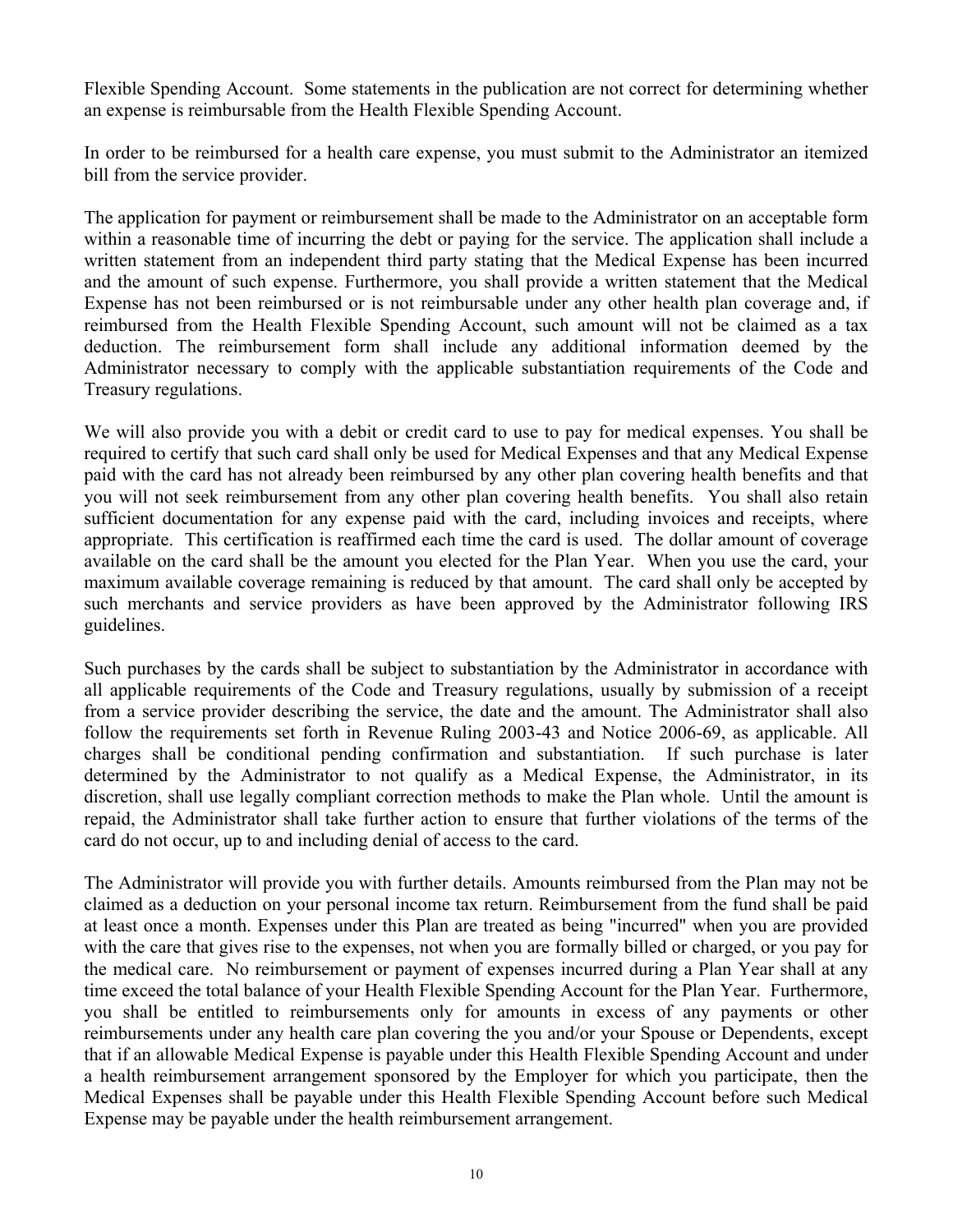Newborns' and Mothers' Health Protection Act: Group health plans and health insurance issuers generally may not, under Federal law, restrict benefits for any hospital length of stay in connection with childbirth for the mother or newborn child to less than 48 hours following a vaginal delivery, or less than 96 hours following a cesarean section. However, Federal law generally does not prohibit the mother's or newborn's attending provider, after consulting with the mother, from discharging the mother or her newborn earlier than 48 hours (or 96 hours as applicable). In any case, plans and issuers may not, under Federal law, require that a provider obtain authorization from the plan or the issuer for prescribing a length of stay not in excess of 48 hours (or 96 hours).

Women's Health and Cancer Rights Act: If you have had or are going to have a mastectomy, you may be entitled to certain benefits under the Women's Health and Cancer Rights Act of 1998 ("WHCRA"). For individuals receiving mastectomy-related medical and surgical benefits under a group health plan and who elect breast reconstruction in connection with such mastectomy, coverage under that same group health plan will be provided in a manner determined in consultation with the attending physician and the patient, for (a) all stages of reconstruction of the breast on which the mastectomy was performed; (b) surgery and reconstruction of the other breast to produce a symmetrical appearance; and (c) prostheses and treatment of physical complications of mastectomy, including lymphedemas. These benefits will be provided subject to the same deductibles and coinsurance applicable to other medical and surgical benefits provided under that group health plan. If you would like more information on WHCRA benefits, call your Administrator.

# **3. Dependent Care Flexible Spending Account**

The Plan allows you to reduce your compensation each pay period and have the amount of the reduction credited to a Dependent Care Flexible Spending Account for your benefit. You can then draw on your account during the Plan Year for reimbursement of Employment-Related Dependent Care Expenses (as defined below), incurred by you during the Plan Year (and the following Grace Period, if applicable). Expenses are incurred when the service is provided, not when the Expense is paid. Please note that any unused amounts remaining in your Dependent Care Flexible Spending Account at the end of the Plan Year (or its Grace Period, if applicable) must, by Federal law, be forfeited.

Any reimbursements you received for Employment-Related Dependent Care Expenses will be excluded from your taxable income. The amount that your compensation is reduced to purchase these benefits will not be subject to federal, state, or local income taxes or FICA taxes.

"Employment-Related Dependent Care Expense" means expenses that are considered to be employment-related expenses under Code  $\S21(b)(2)$ , are incurred by you for the care of your Qualifying Dependent or for related household services, are paid or payable to a Dependent Care Service Provider, and are incurred to enable you to be gainfully employed for any period for which there are one or more Qualifying Dependents with respect to you. Employment-Related Dependent Care Expenses shall not include expenses incurred for services outside your household for the care of a Qualifying Dependent, unless the Qualifying Dependent is a Qualifying Dependent as defined in Code §152(a)(1) and is under the age of 13, or the Qualifying Dependent regularly spends at least eight hours each day in your household. Employment-Related Dependent Care Expenses do not include amounts payable to your spouse, to the parent of your Qualifying Dependent child under age 13, to an individual for whom you or your spouse may claim an exemption under Code §151(c), or to your child under the age of 19 at the end of the year in which Employment-Related Dependent Care Expenses are incurred. Employment-Related Dependent Care Expenses are incurred at the time the services to which the expense relates are rendered, regardless of when you are charged for the services.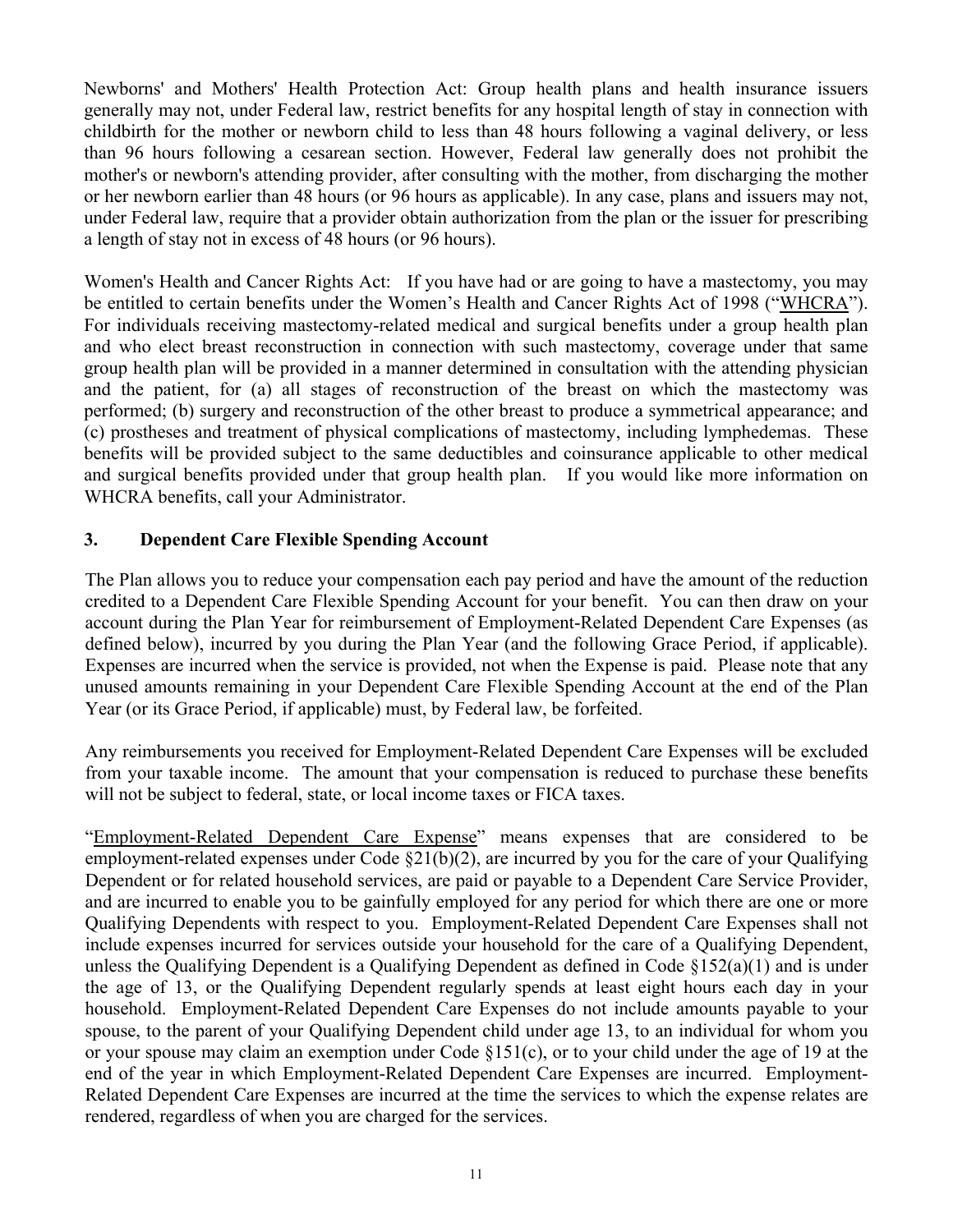"Qualifying Dependent" means, for purposes of the Dependent Care Flexible Spending Account, any individual who is either your dependent (who is a qualifying child within the meaning of Code §152) who is under the age of 13, or your spouse or dependent (as defined in Code §152, determined without regard to subsections (b)(1), (b)(2), and (d)(1)(B)) who is physically or mentally incapable of caring for himself or herself and has the same principal place of abode as you for more than one-half of such taxable year. In circumstances of divorced or legally separated parents (or parents who live apart at all times during the last six months of the calendar year), a child as provided above and in Code §152(e) and §21(e)(5) will be the "Qualifying Dependent" of the parent having custody for the greater portion of the calendar year.

"Dependent Care Service Provider" means a person who provides care or other services for the care of your Qualifying Dependent and related household services, but shall not include a dependent care center (as defined in Code  $\S21(b)(2)(D)$ ), unless the requirements of Code  $\S21(b)(2)(D)$  are satisfied and shall not include a related individual described in Code §129(c), Code §21 and the regulations thereunder.

You should make sure that the dependent care expenses you are currently paying for qualify under our Plan. We will also provide you with a debit or credit card to use to pay for Employer-Related Dependent Care Expenses.

You shall be required to certify that such card shall only be used for Employment-Related Dependent Care Expenses and that any Employment-Related Dependent Care Expense paid with the card has not already been reimbursed by any other plan covering dependent care benefits and that you will not seek reimbursement from any other plan covering dependent care benefits. You shall also retain sufficient documentation for any expense paid with the card, including invoices and receipts, where appropriate. This certification is reaffirmed each time the card is used. The cards shall only be accepted by such service providers as have been approved by the Administrator. The cards shall only be used for Employment-Related Dependent Care Expenses from these providers. The Administrator will provide you with further details.

The law places limits on the amount of money that can be paid to you in a calendar year from your Dependent Care Flexible Spending Account. Generally, your reimbursements may not exceed the lesser of: (a) \$5,000 (if you are married filing a joint return or you are head of a household) or \$2,500 (if you are married filing separate returns); (b) your taxable compensation for the calendar year; (c) if you are married, your spouse's actual or deemed earned income (a spouse who is a full time student at an educational institution or physically or mentally incapable of caring for himself/herself has a monthly earned income of \$250 for one dependent or \$500 for two or more dependents).

Also, in order to have the reimbursements made to you from this account be excludable from your income, you must provide a statement from the service provider including any information deemed by the Administrator necessary to comply with the applicable substantiation requirements of the Code and Treasury regulations, including but not limited to the name, address, and in most cases, the taxpayer identification number of the service provider on your tax form for the year, as well as the amount of such expense as proof that the expense has been incurred. In its discretion in administering the Plan, the Administrator may utilize forms and require documentation of costs as may be necessary to verify the claims submitted.

Such purchases by the cards shall be subject to substantiation by the Administrator in accordance with all applicable requirements of the Code and Treasury regulations, usually by submission of a receipt from a service provider describing the service, the date and the amount. The Administrator shall also follow the requirements set forth in Revenue Ruling 2003-43 and Notice 2006-69, as applicable. All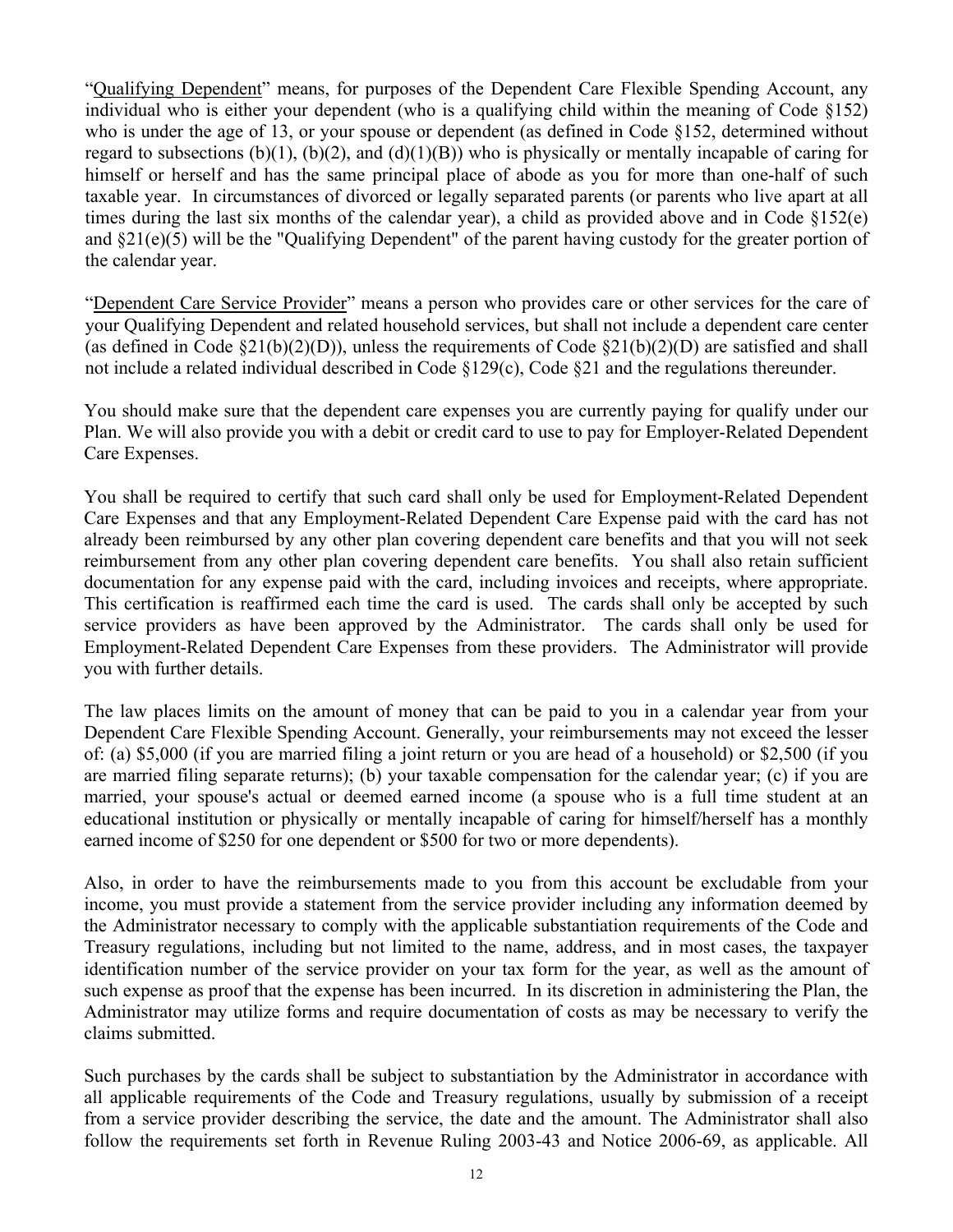charges shall be conditional pending confirmation and substantiation. If such purchase is later determined by the Administrator to not qualify as an Employment-Related Dependent Care Expense, the Administrator, in its discretion, shall use legally compliant correction methods to make the Plan whole. Until the amount is repaid, the Administrator shall take further action to ensure that further violations of the terms of the card do not occur, up to and including denial of access to the card.

In addition, Federal tax laws permit a tax credit for certain dependent care expenses you may be paying for even if you are not a Participant in this Plan. You may save more money if you take advantage of this tax credit rather than using the Dependent Care Flexible Spending Account under our Plan. You will need to carefully examine your own tax situation to determine this. For more information about how the child care tax credit works, see IRS Publication No. 503, located at www.irs.gov. Please use this publication with caution because it was meant to help taxpayers figure out if they can claim the dependent care tax credit and not what is reimbursable under a Dependent Care Flexible Spending Account. Some statements in the publication are not correct for determining whether an expense is reimbursable from the Dependent Care Flexible Spending Account. You will not be able to claim a tax benefit for the amounts received by you under the Plan although if you incur expenses in excess of your account and below your limitation for the year, you may be able to claim a credit for the excess amount. You and your tax advisor should calculate the tax savings that are available through use of the credit and compare it to the tax savings you would enjoy by reducing your salary under the Plan. If you have any questions about whether or not an expense is reimbursable, ask the Administrator.

# **4. Premium Conversion Plan**

The "Premium Conversion Plan" means the account established for you pursuant to the Plan to which part of your salary may be allocated and from which your "Premiums" (i.e., your cost for Group Medical Plan and Group Dental Plan benefits) may be paid or reimbursed. The Premium Conversion Plan allows you to reduce your pay in pre-tax dollars to make the required Employee contribution to purchase coverage under the Group Medical Plan and the Group Dental Plan. The amount your compensation is reduced to purchase these benefits will not be subject to federal, state or local income taxes or FICA taxes. Although you may make an election to receive this benefit under this Plan, the Group Medical Plan and Group Dental Plan benefits will be provided by separate plans governed by separate plan documents

Under our Plan, we will establish sub-accounts for you for each different type of coverage that is available. Also, certain limits on the amount of coverage may apply.

Any benefits to be provided by insurance will be provided only after (1) you have provided the Administrator the necessary information to apply for insurance, and (2) the insurance is in effect for you.

The rights and conditions with respect to the benefits payable from the Group Medical Plan and Group Dental Plan shall be determined therefrom, and incorporated herein by reference. While the election to receive these optional benefits may be made under this Plan, the benefits will be provided by the separate plan or plans sponsored by the Employer offering the benefits described. The types and amounts of benefits available, the requirements for participating, and the other terms and conditions of coverage and benefits are set forth in those plans. The annual contribution for the Participant's premium sharing benefits is equal to the amount as set by the Employer and communicated to the Participants prior to enrollment.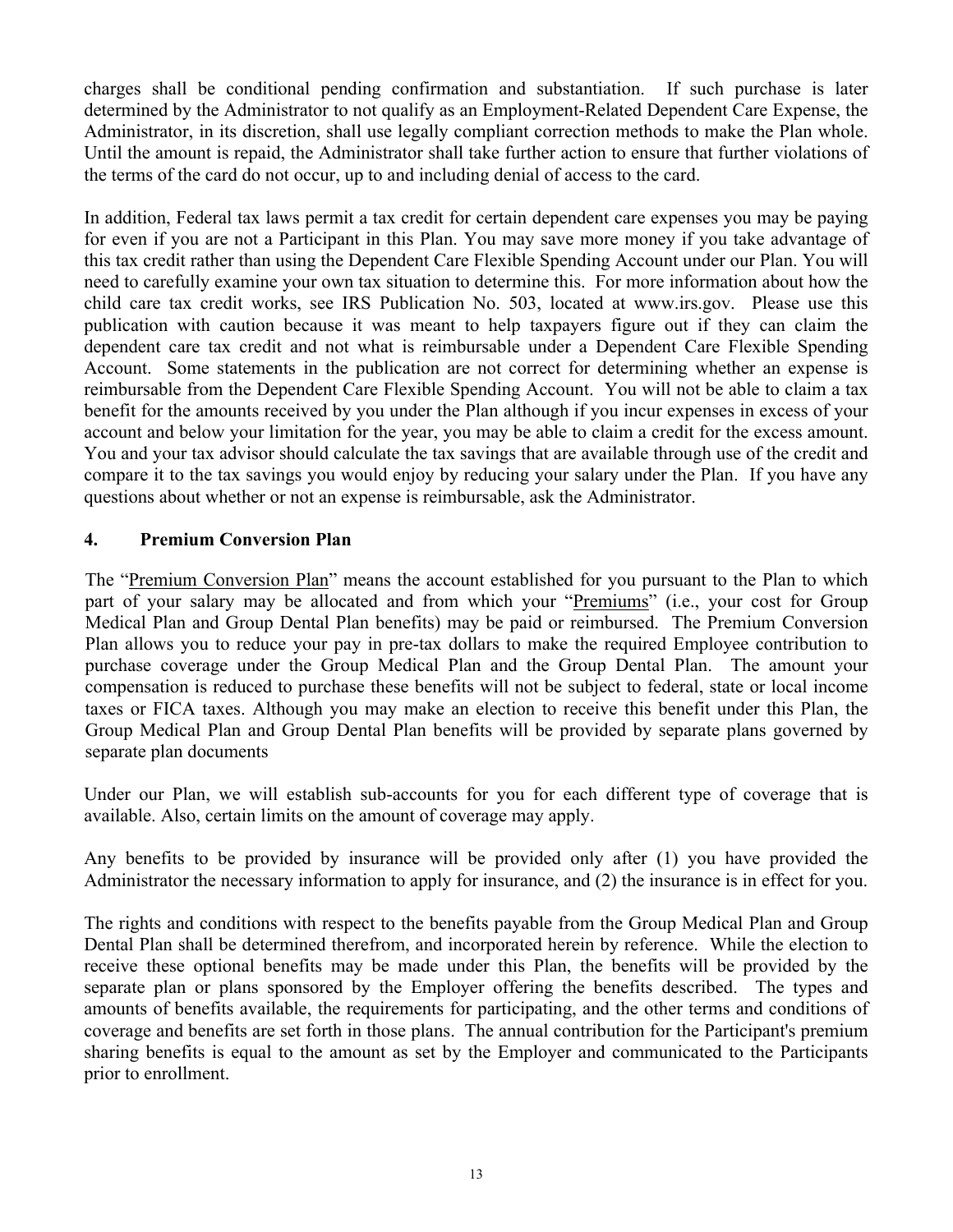#### **1. When will I receive payments from my accounts?**

During the course of the Plan Year, you may submit requests for reimbursement of expenses you have incurred. Expenses are considered "incurred" when the service is performed, not necessarily when it is paid for. The Administrator will provide you with acceptable forms for submitting these requests for reimbursement. If the request qualifies as a benefit or expense that the Plan has agreed to pay, you will receive a reimbursement payment soon thereafter. Remember, these reimbursements which are made from the Plan are generally not subject to federal income tax or withholding. Nor are they subject to Social Security taxes. The provisions of the insurance contracts will control what Group Medical Plan and Group Dental Plan benefits will be paid and when. You will only be reimbursed from the Dependent Care Flexible Spending Account to the extent that there are sufficient funds in the account to cover your request.

### **2. What happens if I don't spend all Plan contributions during the Plan Year?**

If you have not spent all the amounts in your Dependent Care Flexible Spending Account by the end of the Plan Year, you may continue to incur claims for expenses during the Grace Period. The term "Grace Period" means, with respect to any Plan Year, the time period ending on the 15<sup>th</sup> day of the third calendar month after the end of such Plan Year, during which Employment-Related Dependent Care Expenses incurred by a Participant will be deemed to have been incurred during such Plan Year. Specifically, you may continue to incur Employer-Related Dependent Expenses during the Grace Period to be paid for by any remaining amounts in the Dependent Care Flexible Spending Account from the immediately prior Plan Year.

Any monies left at the end of the Plan Year and the Grace Period (as applicable) will be forfeited (unless carried over in the case of the Health Flexible Spending Account pursuant to Question 2 of Article IV. Qualifying expenses that you incur late in the Plan Year or during the Grace Period for which you seek reimbursement after the end of such Plan Year and Grace Period will be paid first before any amount is forfeited, but only if you seek reimbursement on a timely basis.

Internal Revenue Service Notice 2020-29 grants employers the ability to provide relief for participants of Code §125 cafeteria plans. That notice is designed to provide temporary flexibility for employers and employees and assist with the national response to the 2019 novel coronavirus outbreak (COVID-19). In accordance with that notice, for unused amounts remaining in the Dependent Care Flexible Spending Account as of the end of the Grace Period ending in 2020, the Plan shall permit you to apply those unused amounts to pay or reimburse Employment-Related Dependent Care Expenses incurred through December 31, 2020.

For the Health Flexible Spending Account, you must submit claims no later than 135 days after the end of the Plan Year. However, if you terminate employment during the Plan Year, claims for reimbursement of Medical Expenses must be submitted within 30 days after termination of employment. For the Dependent Care Flexible Spending Account, you must submit claims no later than 60 days after the end of the Plan Year (or within 30 days after the end of the Grace Period for expenses incurred therein). Because it is possible that you might forfeit amounts in the Plan if you do not fully use the contributions that have been made, it is important that you decide how much to place in each account carefully and conservatively. Remember, you must decide which benefits you want to contribute to and how much to place in each account before the Plan Year begins. You want to be as certain as you can that the amount you decide to place in each account will be used up entirely.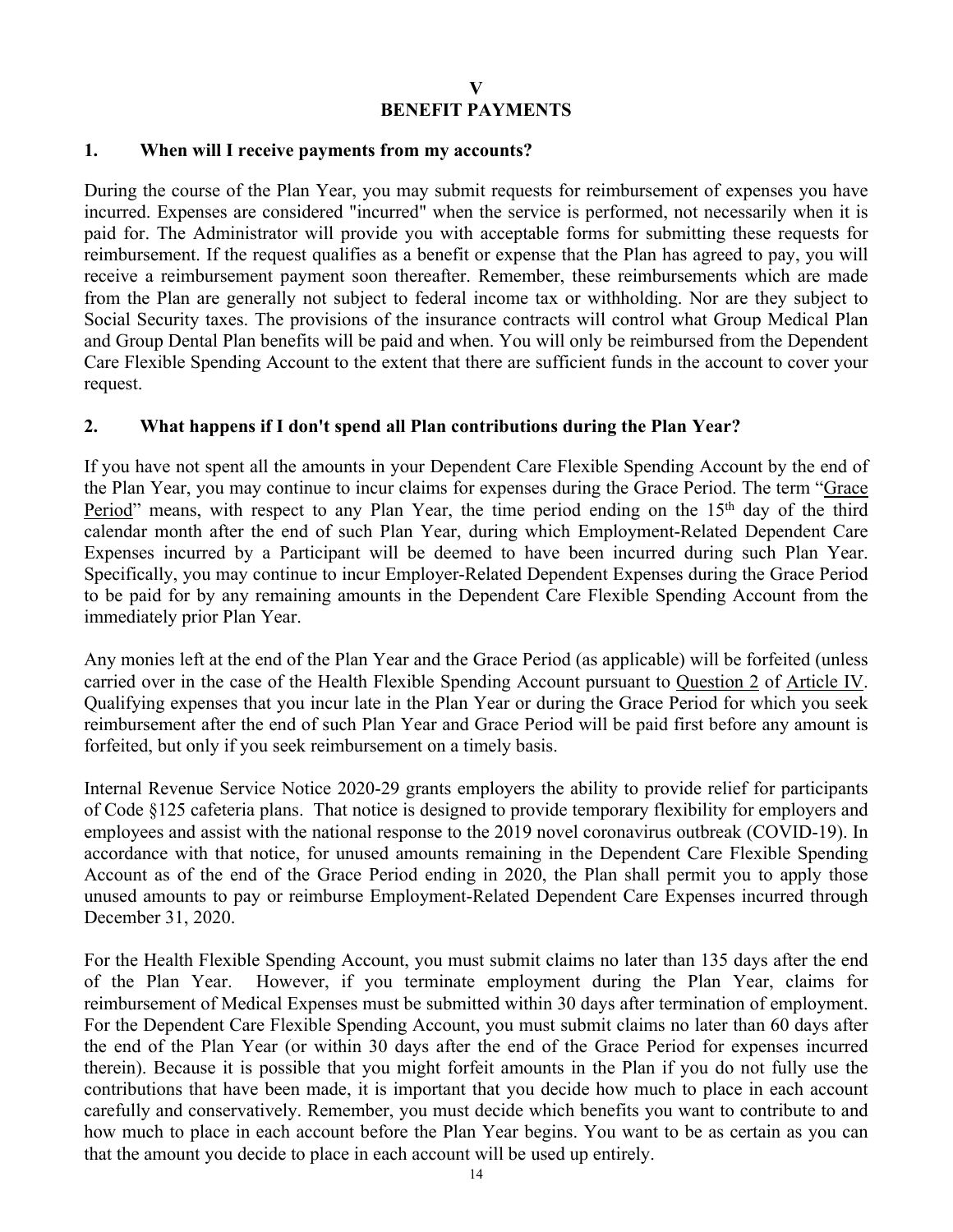### **3. Family and Medical Leave Act (FMLA)**

If you take leave under the Family and Medical Leave Act ("FMLA"), to the extent required by the FMLA, your Employer will continue to maintain your Group Medical Plan, Group Dental Plan, and Health Flexible Spending Account coverage on the same terms and conditions as if you were still actively working (that is, your Employer will continue to pay its share of the premium to the extent you opt to continue coverage). Typically, you will have the choice to continue coverage during your FMLA leave, or to revoke coverage. However, in some circumstances, your Employer may require that coverage be continued during your FMLA leave.

If you are taking a paid FMLA leave, your Employer may elect to continue your Group Medical Plan, Group Dental Plan, and Health Flexible Spending Account coverage, so long as Participants on non-FMLA paid leave are required to continue coverage. In this case, you will pay your share of the premiums by the method normally used during any paid leave (for example, on a pre-tax salary reduction basis, if that is what was used before the FMLA leave began).

If you are taking an unpaid leave and your Employer requires all Participants to continue Group Medical Plan, Group Dental Plan, and Health Flexible Spending Account coverage, you may discontinue paying your share of the required premium until you return from leave. Upon returning from leave you must pay your share of any required premiums that you did not pay during the leave. Payment for your share will be withheld from your compensation either on a pre-tax or after-tax basis, as you and the Administrator may agree.

If you choose to continue your Group Medical Plan, Group Dental Plan, and Health Flexible Spending Account coverage during the leave, on either a paid or unpaid FMLA leave, then you may continue to pay your share of the premium in the following ways:

(a) You may prepay your contributions due for the FMLA leave period prior to taking your leave. Contributions under the pre-pay option may be made on a pre-tax salary reduction basis or on an after-tax basis (to pre-pay in advance, you must make a special election before such compensation would normally be available to you (but note that pre-payments with pre-tax dollars may not be used to pay for coverage during the next Plan Year));

(b) You may pay your contribution during your leave as if you were not on leave. These payments may be made with after-tax dollars, or with pre-tax dollars if you receive compensation during the leave for any allowable unused sick days and vacations days; or

(c) You may pay your contribution by other arrangements agreed upon between you and the Administrator. For example, you and your Employer may agree that the Employer pay for coverage during the leave and then will withhold amounts from your compensation upon your return from leave to "catch-up" on the payment you owe

If your Group Medical Plan, Group Dental Plan, or Health Flexible Spending Account coverage ceases while on FMLA leave (e.g., for revocation or nonpayment of required contributions), you will be entitled to re-enter such benefits, applicable, upon return from such leave on the same basis you were participating in the Plan before the leave, or otherwise required by the FMLA. If your Health Care Flexible Spending Account coverage ceases, you will be entitled to elect whether to be reinstated in the Health Care Flexible Spending Account at the same coverage level as in effect before FMLA leave (with increased contributions for the remaining period of coverage) or at a coverage level that is reduced pro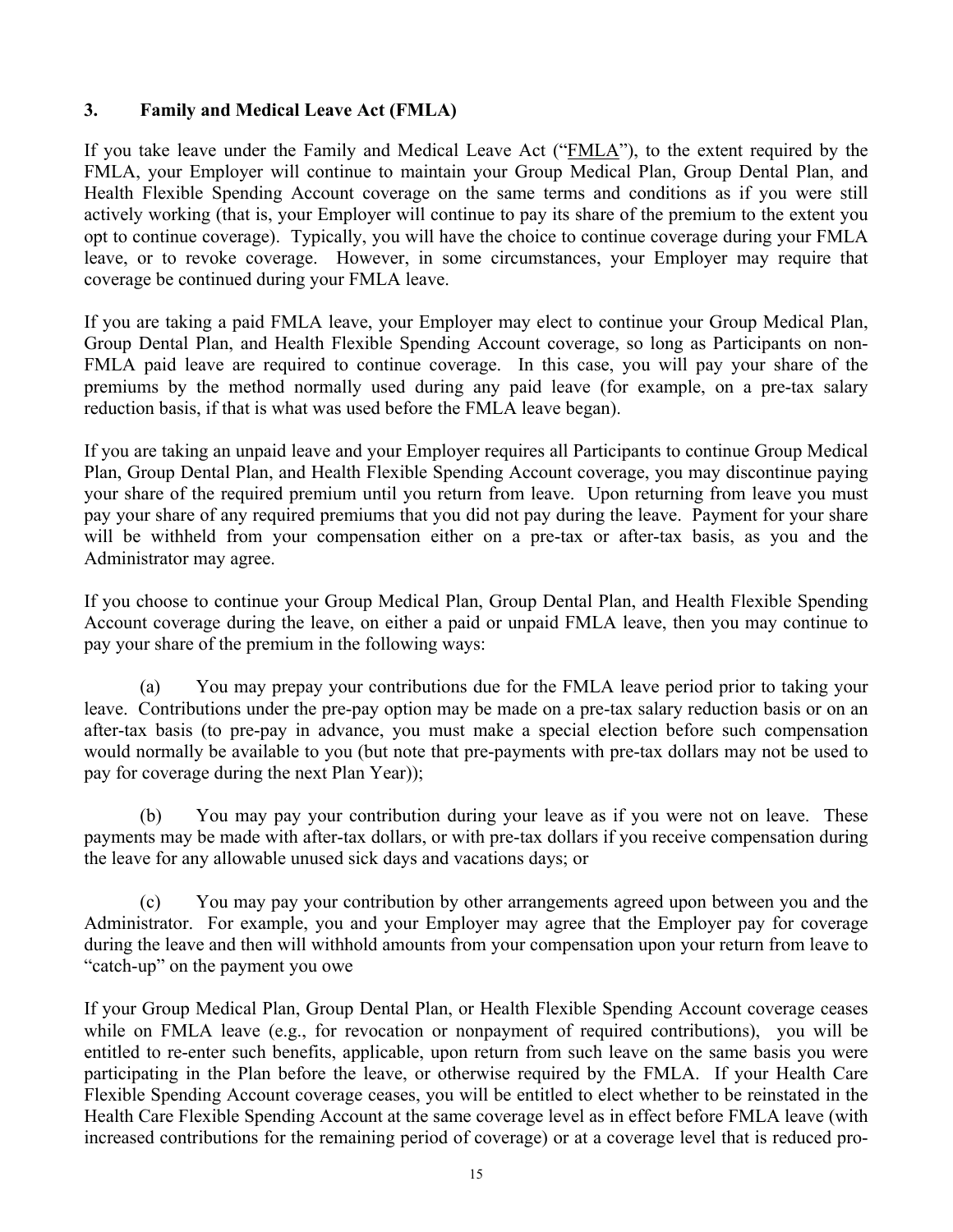rata for the period of FMLA leave during which you did not pay premiums. If you elect the pro-rata coverage, the amount withheld from your compensation on a payroll-by-payroll basis for the purpose of paying for reinstated Health Care Flexible Spending Account coverage will equal the amount withheld before FMLA leave.

If you are commencing or returning from FMLA leave, your election for nonhealth benefits (such as Dependent Care Flexible Spending Account benefits) will be treated in the same way as under Employer's policy for providing such benefits for Participants on a non-FMLA leave. If that policy permits Participants to discontinue contributions while on leave, Participants will, upon returning from leave, be required to repay the premiums not paid by the Participant during leave. Payment will be withheld from your compensation either on a pre-tax or after-tax basis, as may be agreed upon by the Administrator and the Participant or as the Administrator otherwise deems appropriate.

# *Non-FMLA Leaves of Absence*

If you go on an unpaid leave of absence that does not affect eligibility, then you will continue to participate (unless a mid-year change in election is permitted under Question 5 of Article III) and the premium due for you will be paid by pre-payment before going on leave, after-tax contributions while on leave, or with catch-up contributions after the leave ends, as may be determined by the Administrator.

# **4. Uniformed Services Employment and Reemployment Rights Act (USERRA)**

If you are going into or returning from military service, you may have special rights to health care coverage under your Health Flexible Spending Account under the Uniformed Services Employment and Reemployment Rights Act of 1994. These rights can include extended health care coverage. If you may be affected by this law, ask your Administrator for further details.

# **5. What happens if I terminate employment?**

If you terminate employment during the Plan Year for any reason other than death, your right to benefits will be determined in the following manner:

(a) You will remain covered by insurance, but only for the period for which premiums have been paid prior to your termination of employment.

(b) You will still be able to request reimbursement for Employment-Related Dependent Care Expenses incurred during the remainder of the Plan Year in which such termination occurs from the balance remaining in your dependent care account at the time of termination of employment. However, no further salary redirection contributions will be made on your behalf after you terminate. You must submit claims within 60 days after the end of the Plan Year in which termination occurs (or within 30 days after the end of the Grace Period for expenses incurred therein, based on the level of your Dependent Care Flexible Spending Account as of the date of termination.

(c) For health benefit coverage and Health Flexible Spending Account coverage on termination of employment, please see the Article X. Upon your termination of employment, your participation in the Health Flexible Spending Account will cease, and no further salary redirection contributions will be contributed on your behalf. However, you will be able to submit claims for Medical Expenses that were incurred before the end of the period for which payments to the Health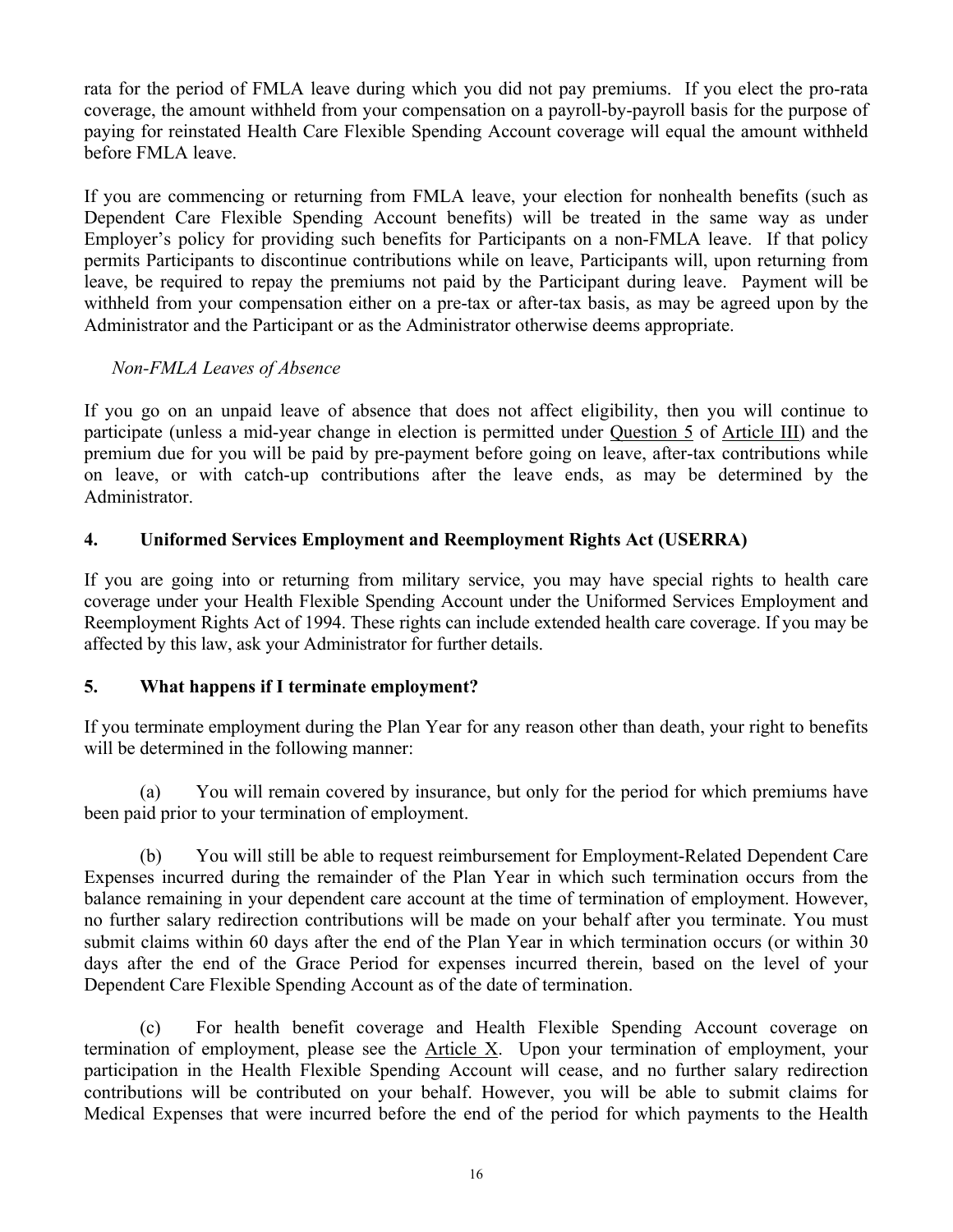Flexible Spending Account have already been made. Your further participation will be governed by COBRA and Article X.

# **6. What happens if I die?**

If you die, your participation in the Plan shall cease. However, your Spouse or Dependents may submit claims for expenses or benefits incurred prior to your death for up to 60 days from the date of your death or until the salary redirection dollars allocated to each specific benefit are exhausted, if earlier). In no event may reimbursements be paid to someone who is not a Spouse or Dependent.

# **7. Will my Social Security benefits be affected?**

Your Social Security benefits may be slightly reduced because when you receive tax-free benefits under our Plan, it reduces the amount of contributions that you make to the Federal Social Security system as well as our contribution to Social Security on your behalf.

#### **VI HIGHLY COMPENSATED AND KEY EMPLOYEES**

### **1. Do limitations apply to highly compensated employees?**

It is the intent of the Plan, the Health Flexible Spending Account, and the Dependent Care Flexible Spending Account to not discriminate in violation of the Code (including Code §§ 125, 129, and 105(h)) and the Treasury regulations thereunder.

The Code specifically defines the terms "highly compensated employees" and "key employees." However, highly compensated employees and key employees generally are Participants who are officers, shareholders or highly paid. You will be notified by the Administrator each Plan Year whether you are a highly compensated employee or a key employee.

If you are within these categories, the amount of contributions and benefits for you may be limited so that the Plan as a whole does not unfairly favor those who are highly paid, their spouses or their dependents. For example, federal tax laws generally state that a plan will be considered to unfairly favor the key employees if they as a group receive more than 25% of all of the nontaxable benefits provided for under our Plan.

If the Administrator deems it necessary to avoid discrimination or possible taxation to key employees or highly compensated employees under this Plan, the Health Flexible Spending Account, and/or the Dependent Care Flexible Spending Account, it may, but shall not be required to, reject any election or reduce contributions or non-taxable benefits in order to assure compliance with this Section. Any act taken by the Administrator under this Section shall be carried out in a uniform and nondiscriminatory manner. This action may include, without limitation, a modification of elections by highly compensated employees or key employees, with or without the Employee's consent. Contributions which are not utilized to provide benefits to any Participant by virtue of any administrative act under this paragraph shall be forfeited and deposited into the benefit plan surplus.

Plan experience will dictate whether contribution limitations on highly compensated employees or key employees will apply. You will be notified of these limitations if you are affected.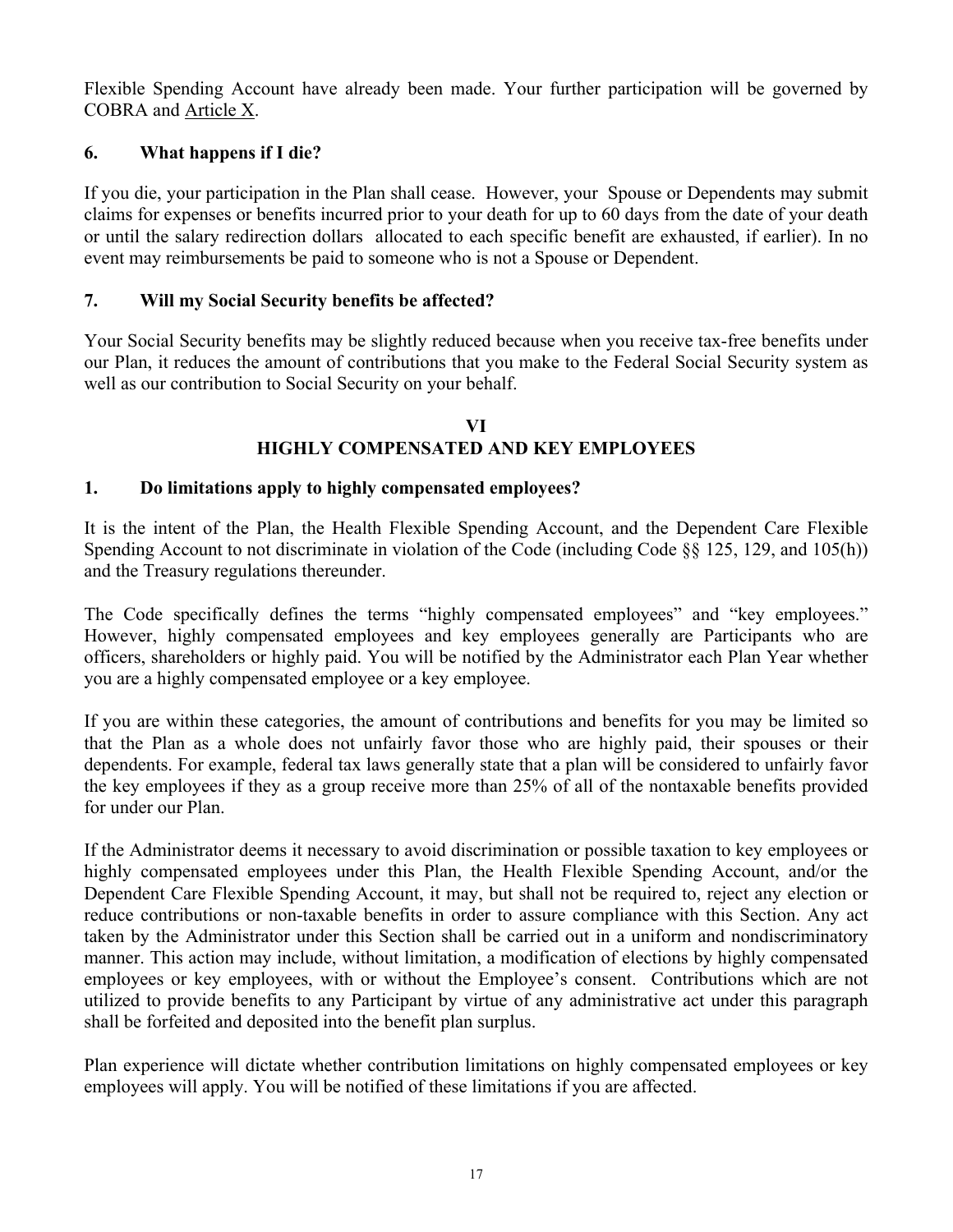### **VII PLAN ACCOUNTING**

#### **1. Periodic Statements**

The Administrator will provide you with a statement of your account periodically during the Plan Year that shows your account balance. It is important to read these statements carefully so you understand the balance remaining to pay for a benefit. Remember, you want to spend all the money you have designated for a particular benefit by the end of the Plan Year.

#### **VIII GENERAL INFORMATION ABOUT OUR PLAN**

This Section contains certain general information which you may need to know about the Plan.

#### **1. General Plan Information**

Northern Michigan University Flexible Benefits Plan is the name of the Plan.

Your Employer has assigned Plan Number 520 to your Plan.

"Effective Date": The provisions of your amended and restated Plan become effective on July 1, 2020. Your Plan was originally effective on January 1, 1990.

Your Plan's records are maintained on a twelve-month period of time. This is known as the "Plan Year". The Plan Year begins on January 1 and ends on December 31.

#### **2. Employer Information**

Your Employer's name, address, and identification number are:

Northern Michigan University Human Resources Department 1401 Presque Isle Avenue Marquette, Michigan 49855 38-6029206

#### **3. Plan Administrator and Plan Sponsor Information**

The name, address and business telephone number of your Plan Administrator and Plan Sponsor are:

Northern Michigan University Human Resources Department 1401 Presque Isle Avenue Marquette, Michigan 49855 Phone: 906-227-1030

The Administrator keeps the records for the Plan and is responsible for the administration of the Plan. The Administrator will also answer any questions you may have about our Plan. You may contact the Administrator for any further information about the Plan.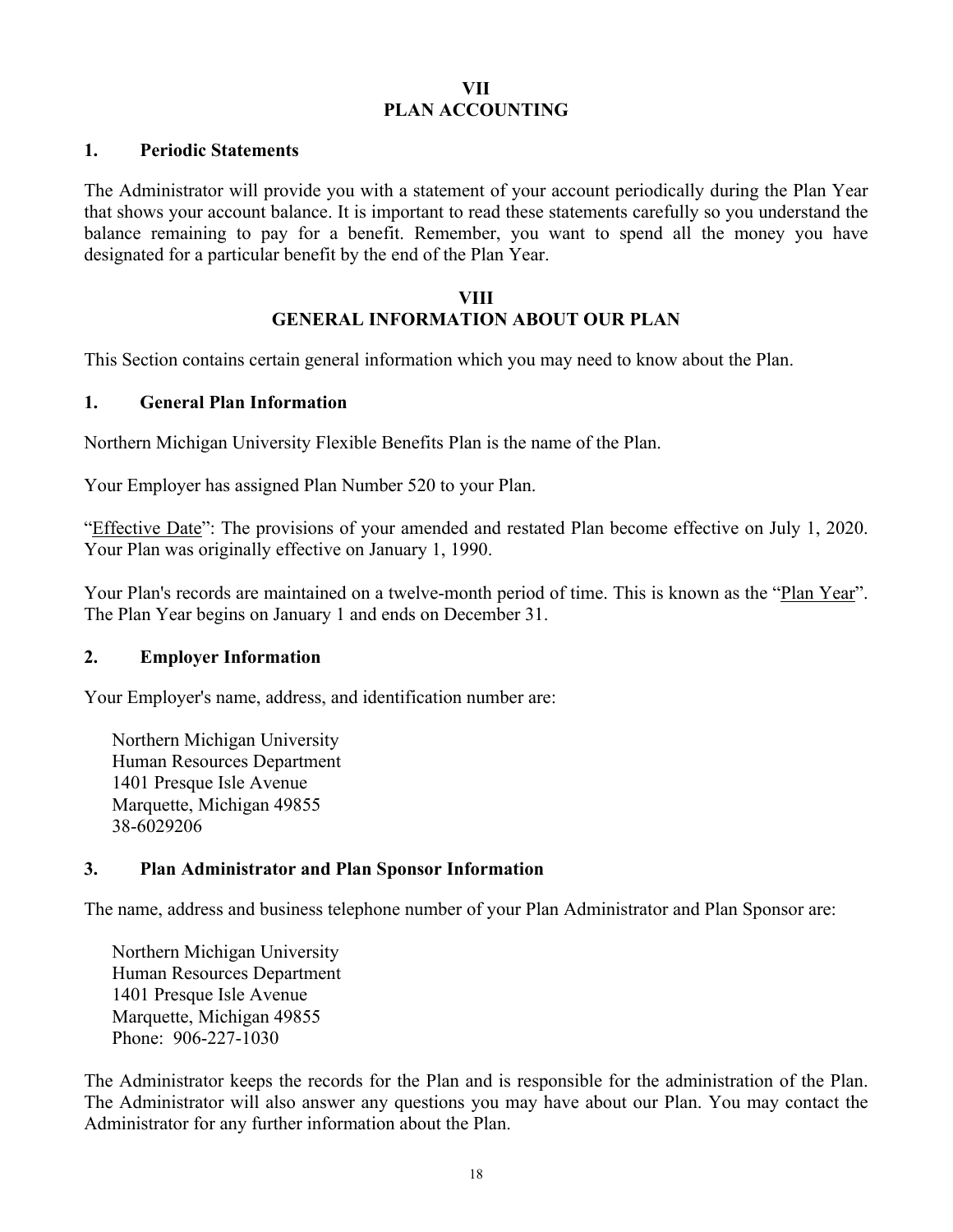### **4. Service of Legal Process**

The name and address of the Plan's agent for service of legal process are:

Northern Michigan University Human Resources Department 1401 Presque Isle Avenue Marquette, Michigan 49855

Note: Service of legal process may also be made on the Plan Administrator.

### **5. Type of Administration and Plan**

The type of plan is a cafeteria plan.

The type of administration is Employer-Administration.

### **6. Contract / Claims Administrator**

Claims for expenses should be submitted to:

WageWorks, Inc. P.O. Box 14054 Lexington, KY 40512

### **IX ADDITIONAL PLAN INFORMATION**

#### **1. Claims Process**

Any claims for benefits under the Group Medical Plan or Group Dental Plan shall be made pursuant the underlying document's claims and review procedure.

You should submit all reimbursement claims during the Plan Year. For the Health Flexible Spending Account, you must submit claims no later than 135 days after the end of the Plan Year (or within 30 days after termination of employment if you terminate employment during the Plan Year). For the Dependent Care Flexible Spending Account, you must submit claims no later than 60 days after the end of the Plan Year (or within 30 days after the end of the Grace Period for expenses incurred therein). Any claims submitted after that time will not be considered.

Claims that are insured or self-funded will be handled in accordance with procedures contained in the insurance policies or contracts. All other general requests should be directed to the Administrator of our Plan. If a dependent care or medical expense claim under the Plan is denied in whole or in part, you or your beneficiary will receive written notification within 90 days after the claim is filed unless special circumstances require an extension of time for processing the claim. The notification will include the reasons for the denial, with reference to the specific provisions of the Plan on which the denial was based, a description of any additional information needed to process the claim and an explanation of the claims review procedure. Within 60 days after denial, you or your beneficiary may submit a written request for reconsideration of the denial to the Administrator.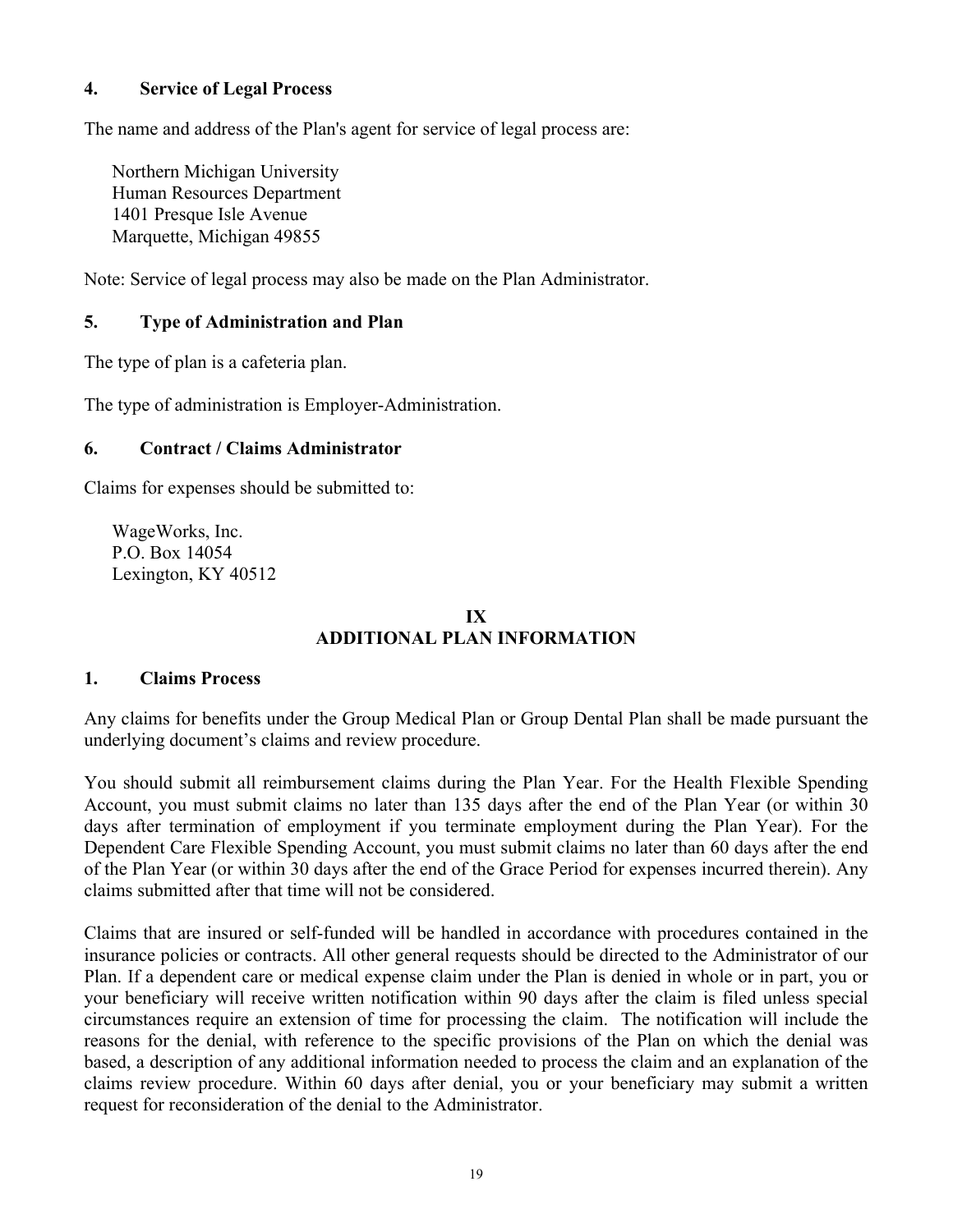Any such request should be accompanied by documents or records in support of your appeal. You or your beneficiary may review pertinent documents and submit issues and comments in writing. The Administrator will review the claim and provide, within 60 days, a written response to the appeal. (This period may be extended an additional 60 days under certain circumstances.) In this response, the Administrator will explain the reason for the decision, with specific reference to the provisions of the Plan on which the decision is based. The Administrator has the exclusive right to interpret the appropriate plan provisions. Decisions of the Administrator are conclusive and binding.

#### **X**

### **CONTINUATION COVERAGE RIGHTS UNDER COBRA**

Under federal law, the Consolidated Omnibus Budget Reconciliation Act of 1985 ("COBRA"), certain employees and their families covered under group health plan benefits under this Plan will be entitled to the opportunity to elect a temporary extension of such health coverage (called "COBRA continuation coverage") where coverage under the Plan would otherwise end. This notice is intended to inform Participants and beneficiaries, in summary fashion, of their rights and obligations under the continuation coverage provisions of COBRA. This notice is intended to reflect the law and does not grant or take away any rights under the law.

The Plan Administrator or its designee is responsible for administering COBRA continuation coverage. Complete instructions on COBRA, as well as election forms and other information, will be provided by the Plan Administrator or its designee to Participants who become Qualified Beneficiaries under COBRA. While the Plan itself is not a group health plan, it does provide group health plan benefits. Whenever "Plan" is used in this section, it means any of the group health plan benefits under this Plan including the Health Flexible Spending Account. Please note that special rules exist with regard to COBRA's application to the Health Flexible Spending Account, as described below.

#### **1. What is COBRA continuation coverage?**

COBRA continuation coverage is the temporary extension of group health plan coverage that must be offered to certain Participants and their eligible family members (called "Qualified Beneficiaries") at group rates. The right to COBRA continuation coverage is triggered by the occurrence of a life event that results in the loss of coverage under the terms of the Plan (the "Qualifying Event"). The coverage must be identical to the coverage that the Qualified Beneficiary had immediately before the Qualifying Event, or if the coverage has been changed, the coverage must be identical to the coverage provided to similarly situated active employees who have not experienced a Qualifying Event (in other words, similarly situated non-COBRA beneficiaries).

There may be other options available when you lose group health coverage**.** For example, you may be eligible to buy an individual plan through the health insurance marketplace. By enrolling in coverage through the marketplace, you may qualify for lower costs on your monthly premiums and lower out-ofpocket costs. Additionally, you may qualify for a 30-day special enrollment period for another group health plan for which you are eligible (such as a spouse's plan), even if that plan generally doesn't accept late enrollees.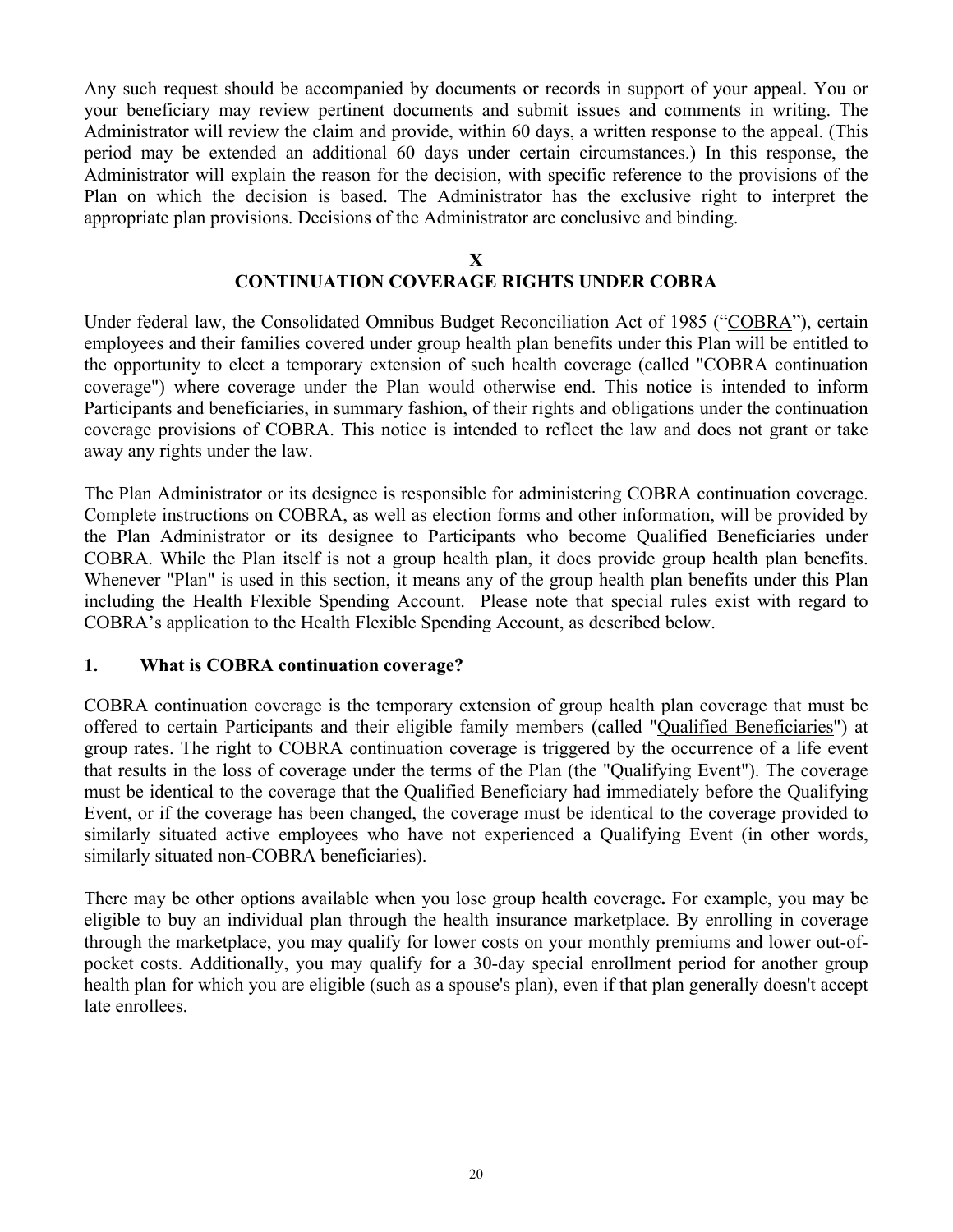# **2. Who can become a Qualified Beneficiary?**

In general, a Qualified Beneficiary can be:

(a) Any individual who, on the day before a Qualifying Event, is covered under a Plan by virtue of being on that day either a covered Employee, Spouse, or a Dependent child (as set forth in 26 U.S.C. §4980B(g)(1)).

(b) Any child who is born to or placed for adoption with a covered Employee during a period of COBRA continuation coverage, and any individual who is covered by the Plan as an alternate recipient under a qualified medical support order.

The term "covered Employee" includes any individual who is provided coverage under the Plan due to his or her performance of services for the employer sponsoring the Plan. However, this provision does not establish eligibility of these individuals. Eligibility for Plan coverage shall be determined in accordance with Plan eligibility provisions.

# **3. What is a Qualifying Event?**

A Qualifying Event is any of the following if the Plan provided that the Plan participant would lose coverage (i.e., cease to be covered under the same terms and conditions as in effect immediately before the Qualifying Event) in the absence of COBRA continuation coverage:

(a) The death of a covered Employee.

(b) The termination (other than by reason of the Employee's gross misconduct), or reduction of hours, of a covered Employee's employment.

- (c) The divorce or legal separation of a covered Employee from the Employee's Spouse.
- (d) A covered Employee's enrollment in any part of the Medicare program.

(e) A Dependent child's ceasing to satisfy the Plan's requirements for a Dependent child (for example, attainment of the maximum age for dependency under the Plan).

If the Qualifying Event causes the covered Employee, or the covered Spouse or a Dependent child of the covered Employee, to cease to be covered under the Plan under the same terms and conditions as in effect immediately before the Qualifying Event, the persons losing such coverage become Qualified Beneficiaries under COBRA if all the other conditions of COBRA are also met. For example, any increase in contribution that must be paid by a covered Employee, or the Spouse, or a Dependent child of the covered Employee, for coverage under the Plan that results from the occurrence of one of the events listed above is a loss of coverage. If coverage is reduced or eliminated in anticipation of an event (for example, an employer's eliminating an employee's coverage in anticipation of the termination of the employee's employment, or an employee's eliminating the coverage of the employee's spouse in anticipation of a divorce or legal separation), then the reduction or elimination is disregarded in determining whether the event causes a loss of coverage.

The taking of leave under the FMLA does not constitute a Qualifying Event. A Qualifying Event will occur, however, if an Employee does not return to employment at the end of the FMLA leave and all other COBRA continuation coverage conditions are present. If a Qualifying Event occurs, it occurs on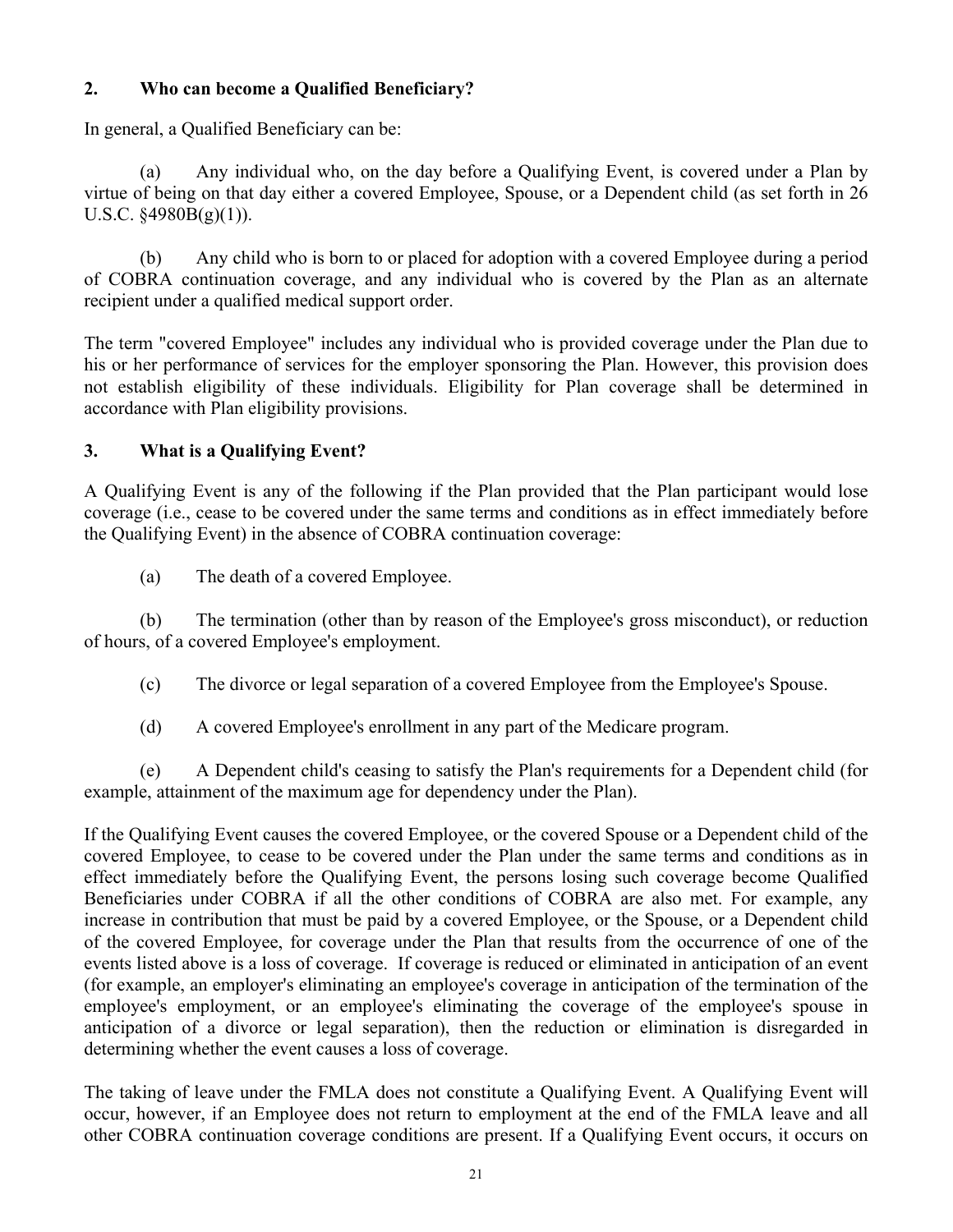the last day of FMLA leave and the applicable maximum coverage period is measured from this date (unless coverage is lost at a later date and the Plan provides for the extension of the required periods, in which case the maximum coverage date is measured from the date when the coverage is lost).

# **4. What factors should be considered when determining to elect COBRA continuation coverage?**

When considering options for health coverage, Qualified Beneficiaries should consider:

- **Premiums:** This plan can charge up to 102% of the applicable premium for COBRA coverage (150% of the applicable premium if coverage is continued due to disability). Other options, like coverage on a spouse's plan or through the marketplace, may be less expensive. Qualified Beneficiaries may have special enrollment rights under federal law (HIPAA). They have the right to request special enrollment in another group health plan for which they are otherwise eligible (such as a plan sponsored by a spouse's employer) within 30 days after Plan coverage ends due to one of the Qualifying Events listed above.
- **Provider Networks:** If a Qualified Beneficiary is currently getting care or treatment for a condition, a change in health coverage may affect access to a particular health care provider. You may want to check to see if your current health care providers participate in a network in considering options for health coverage.
- **Drug Formularies:** For Qualified Beneficiaries taking medication, a change in health coverage may affect costs for medication – and in some cases, the medication may not be covered by another plan. Qualified beneficiaries should check to see if current medications are listed in drug formularies for other health coverage.
- **Service Areas:** If benefits under the Plan are limited to specific service or coverage areas, benefits may not be available to a Qualified Beneficiary who moves out of the area.
- **Other Cost-Sharing:** In addition to premiums or contributions for health coverage, the Plan requires participants to pay copayments, deductibles, coinsurance, or other amounts as benefits are used. Qualified Beneficiaries should check to see what the cost-sharing requirements are for other health coverage options. For example, one option may have much lower monthly premiums, but a much higher deductible and higher copayments.

# *Are there other coverage options besides COBRA Continuation Coverage?*

Yes. Instead of enrolling in COBRA continuation coverage, there may be other coverage options for Qualified Beneficiaries through the health insurance marketplace, Medicaid, or other group health plan coverage options (such as a spouse's plan) through what is called a "special enrollment period." Some of these options may cost less than COBRA continuation coverage. You can learn more about many of these options at www.healthcare.gov.

# **5. What is the procedure for obtaining COBRA continuation coverage?**

The Plan has conditioned the availability of COBRA continuation coverage upon the timely election of such coverage. An election is timely if it is made during the election period.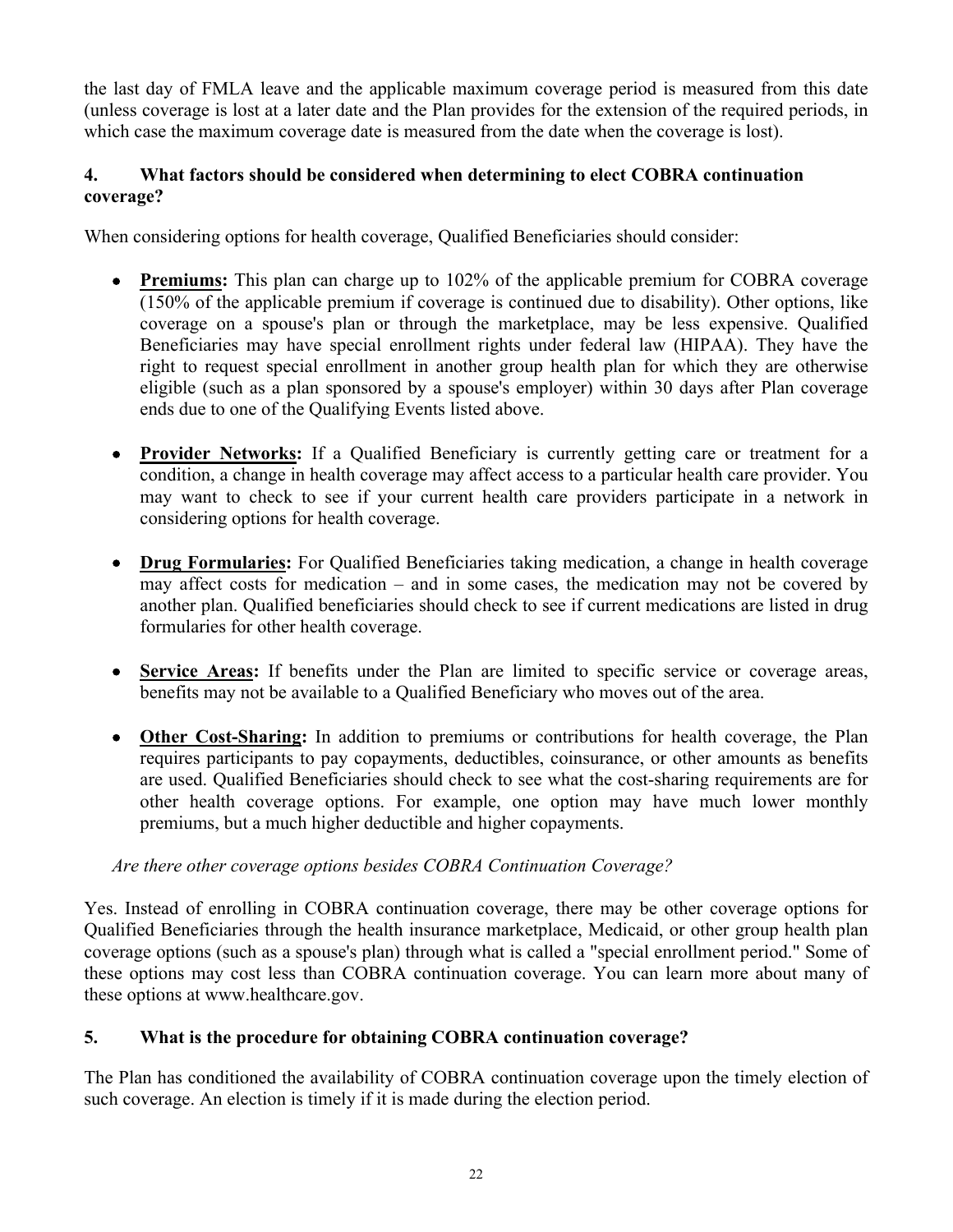# **6. What is the election period and how long must it last?**

The election period is the time period within which the Qualified Beneficiary must elect COBRA continuation coverage under the Plan. The election period must begin no later than the date the Qualified Beneficiary would lose coverage on account of the Qualifying Event and ends 60 days after the later of the date the Qualified Beneficiary would lose coverage on account of the Qualifying Event or the date notice is provided to the Qualified Beneficiary of her or his right to elect COBRA continuation coverage. If coverage is not elected within the 60-day period, all rights to elect COBRA continuation coverage are forfeited. You and your Qualified Beneficiaries each will have an independent right to elect COBRA continuation coverage. Covered employees and spouses who are Qualified Beneficiaries may elect COBRA coverage on behalf of all other beneficiaries, and parents may elect COBRA coverage on behalf of their minor children.

*Note*: If a covered Employee who has been terminated or experienced a reduction of hours qualifies for a trade readjustment allowance or alternative trade adjustment assistance under a federal law called the Trade Act of 2002, as extended by the Trade Preferences Extension Act of 2015, and the employee and his or her covered dependents have not elected COBRA coverage within the normal election period, a second opportunity to elect COBRA coverage will be made available for themselves and certain family members, but only within a limited period of 60 days or less and only during the six months immediately after their group health plan coverage ended. Any person who qualifies or thinks that he or she and/or his or her family members may qualify for assistance under this special provision should contact the Plan Administrator or its designee for further information about the special second election period. If continuation coverage is elected under this extension, it will not become effective prior to the beginning of this special second election period.

# **7. Is a covered Employee or Qualified Beneficiary responsible for informing the Plan Administrator of the occurrence of a Qualifying Event?**

The Plan will offer COBRA continuation coverage to Qualified Beneficiaries only after the Plan Administrator or its designee has been timely notified that a Qualifying Event has occurred. The Employer (if the Employer is not the Plan Administrator) will notify the Plan Administrator or its designee of the Qualifying Event within 30 days following the date coverage ends when the Qualifying Event is:

(a) the end of employment (other than by reason of gross misconduct) or reduction of hours of employment,

- (b) death of the employee,
- (c) commencement of a proceeding in bankruptcy with respect to the Employer, or
- (d) entitlement of the employee to any part of Medicare.

# **IMPORTANT:**

**For the other Qualifying Events (e.g., divorce or legal separation of the employee and spouse or a dependent child's losing eligibility for coverage as a dependent child), you or someone on your behalf must notify the Plan Administrator or its designee in writing within 60 days after the latest** of (i) the date on which the relevant Qualifying Event occurs; or (ii) the date on which the covered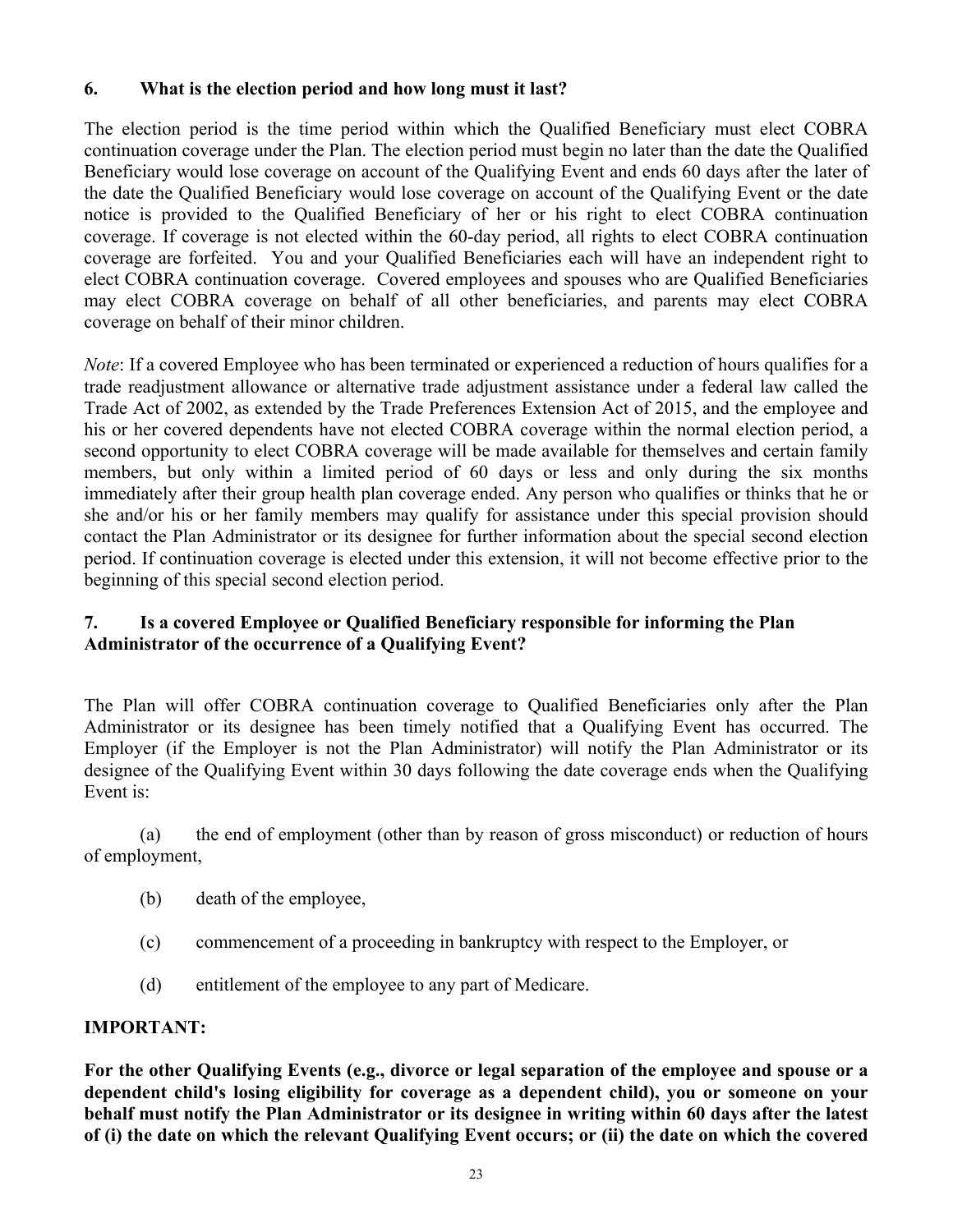**employee or Qualified Beneficiary loses (or would lose) coverage under the plan as a result of the** Qualifying Event. If these procedures are not followed or if the notice is not provided in writing to **the Plan Administrator or its designee during the 60-day notice period, any spouse or dependent child who loses coverage will not be offered the option to elect continuation coverage. You must send this notice to the Plan Administrator or its designee.**

# *NOTICE PROCEDURES:*

Any notice that you provide must be *in writing*. Oral notice, including notice by telephone, is not acceptable. You must mail, fax or hand-deliver your notice to the person, department or firm listed below, at the following address:

> Northern Michigan University Human Resources Department 1401 Presque Isle Avenue Marquette, Michigan 49855

If mailed, your notice must be postmarked no later than the last day of the required notice period. Any notice you provide must state:

- the name of the plan or plans under which you lost or are losing coverage,
- the name and address of the employee covered under the plan,
- $\bullet$  the name(s) and address(es) of the Qualified Beneficiary(ies), and
- the Qualifying Event and the date it happened.

If the Qualifying Event is a divorce or legal separation, your notice must include a copy of the divorce decree or the legal separation agreement.

Be aware that there are other notice requirements in other contexts, for example, in order to qualify for a disability extension.

Once the Plan Administrator or its designee receives *timely notice* that a Qualifying Event has occurred, COBRA continuation coverage will be offered to each of the qualified beneficiaries. COBRA continuation coverage will begin on the date that plan coverage would otherwise have been lost. If you or your spouse or dependent children do not elect continuation coverage within the 60-day election period described above, the right to elect continuation coverage will be lost.

# **8. Is COBRA coverage available if a Qualified Beneficiary has other group health plan coverage or Medicare?**

Qualified Beneficiaries who are entitled to elect COBRA continuation coverage may do so even if they are covered under another group health plan or are entitled to Medicare benefits on or before the date on which COBRA is elected. However, a Qualified Beneficiary's COBRA coverage will terminate automatically if, after electing COBRA, he or she becomes entitled to Medicare or becomes covered under other group health plan coverage.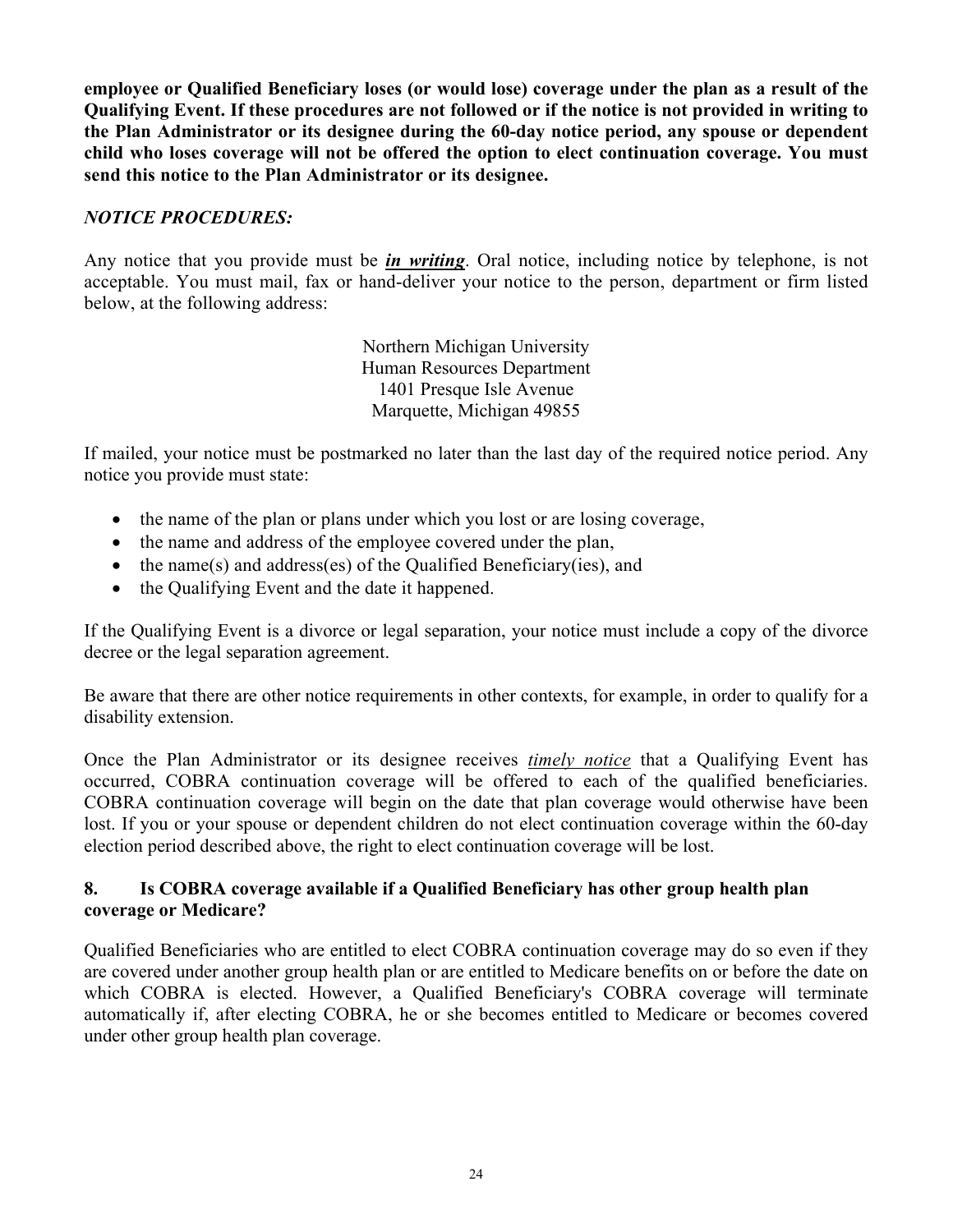### **9. When may a Qualified Beneficiary's COBRA continuation coverage be terminated?**

During the election period, a Qualified Beneficiary may waive COBRA continuation coverage. Except for an interruption of coverage in connection with a waiver, COBRA continuation coverage that has been elected for a Qualified Beneficiary must extend for at least the period beginning on the date of the Qualifying Event and ending not before the earliest of the following dates:

(a) The last day of the applicable maximum coverage period.

(b) The first day for which timely payment is not made to the Plan with respect to the Qualified Beneficiary.

(c) The date upon which the Employer ceases to provide any group health plan (including a successor plan) to any employee.

(d) The date, after the date of the election, that the Qualified Beneficiary first becomes entitled to Medicare (either part A or part B, whichever occurs earlier).

(e) In the case of a Qualified Beneficiary entitled to a disability extension, the later of:

(1) (i) 29 months after the date of the Qualifying Event, or (ii) the first day of the month that is more than 30 days after the date of a final determination under Title II or XVI of the Social Security Act that the disabled Qualified Beneficiary whose disability resulted in the Qualified Beneficiary's entitlement to the disability extension is no longer disabled, whichever is earlier; or

(2) the end of the maximum coverage period that applies to the Qualified Beneficiary without regard to the disability extension.

The Plan can terminate for cause the coverage of a Qualified Beneficiary on the same basis that the Plan terminates for cause the coverage of similarly situated non-COBRA beneficiaries, for example, for the submission of a fraudulent claim.

In the case of coverage under the Health Flexible Spending Account, coverage ceases on the last day of the Plan Year within which the Qualifying Event occurs.

In the case of an individual who is not a Qualified Beneficiary and who is receiving coverage under the Plan solely because of the individual's relationship to a Qualified Beneficiary, if the Plan's obligation to make COBRA continuation coverage available to the Qualified Beneficiary ceases, the Plan is not obligated to make coverage available to the individual who is not a Qualified Beneficiary.

#### **10. What are the maximum coverage periods for COBRA continuation coverage?**

The maximum coverage periods are based on the type of the Qualifying Event and the status of the Qualified Beneficiary, as shown below.

(a) In the case of a Qualifying Event that is a termination of employment or reduction of hours of employment, the maximum coverage period ends 18 months after the Qualifying Event if there is not a disability extension and 29 months after the Qualifying Event if there is a disability extension.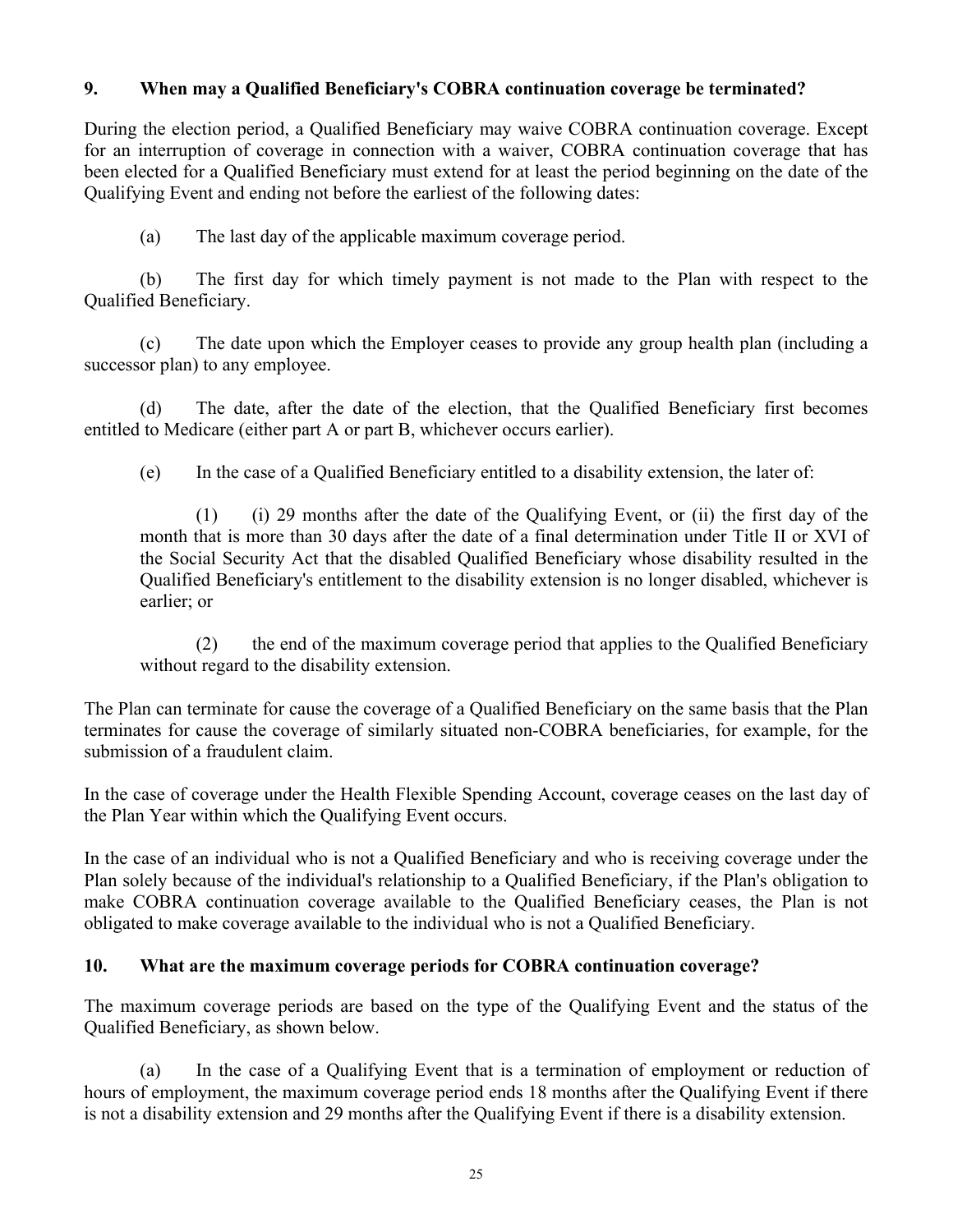(b) In the case of a covered Employee's enrollment in the Medicare program before experiencing a Qualifying Event that is a termination of employment or reduction of hours of employment, the maximum coverage period for Qualified Beneficiaries ends on the later of:

(1) 36 months after the date the covered Employee becomes enrolled in the Medicare program. This extension does not apply to the covered Employee; or

(2) 18 months (or 29 months, if there is a disability extension) after the date of the covered Employee's termination of employment or reduction of hours of employment.

(c) In the case of a Qualified Beneficiary who is a child born to or placed for adoption with a covered Employee during a period of COBRA continuation coverage, the maximum coverage period is the maximum coverage period applicable to the Qualifying Event giving rise to the period of COBRA continuation coverage during which the child was born or placed for adoption.

(d) In the case of any other Qualifying Event than that described above, the maximum coverage period ends 36 months after the Qualifying Event.

# **11. Under what circumstances can the maximum coverage period be expanded?**

If a Qualifying Event that gives rise to an 18-month or 29-month maximum coverage period is followed, within that 18- or 29-month period, by a second Qualifying Event that gives rise to a 36-months maximum coverage period, the original period is expanded to 36 months, but only for individuals who are Qualified Beneficiaries at the time of and with respect to both Qualifying Events. In no circumstance can the COBRA maximum coverage period be expanded to more than 36 months after the date of the first Qualifying Event. The Plan Administrator must be notified of the second qualifying event within 60 days of the second qualifying event. This notice must be sent to the Plan Administrator or its designee in accordance with the procedures above.

# **12. How does a Qualified Beneficiary become entitled to a disability extension?**

A disability extension may be granted if an individual (whether or not the covered Employee) who is a Qualified Beneficiary in connection with the Qualifying Event that is a termination or reduction of hours of a covered Employee's employment, is determined under Title II or XVI of the Social Security Act to have been disabled at any time during the first 60 days of COBRA continuation coverage. To qualify for the disability extension, the Qualified Beneficiary must also provide the Plan Administrator with notice of the disability determination on a date that is both within 60 days after the date of the determination and before the end of the original 18-month maximum coverage. This notice must be sent to the Plan Administrator or its designee in accordance with the procedures above.

# **13. Does the Plan require payment for COBRA continuation coverage?**

For any period of COBRA continuation coverage under the Plan, Qualified Beneficiaries who elect COBRA continuation coverage may be required to pay up to 102% of the applicable premium and up to 150% of the applicable premium for any expanded period of COBRA continuation coverage covering a disabled Qualified Beneficiary due to a disability extension. Your Plan Administrator will inform you of the cost. The Plan will terminate a Qualified Beneficiary's COBRA continuation coverage as of the first day of any period for which timely payment is not made.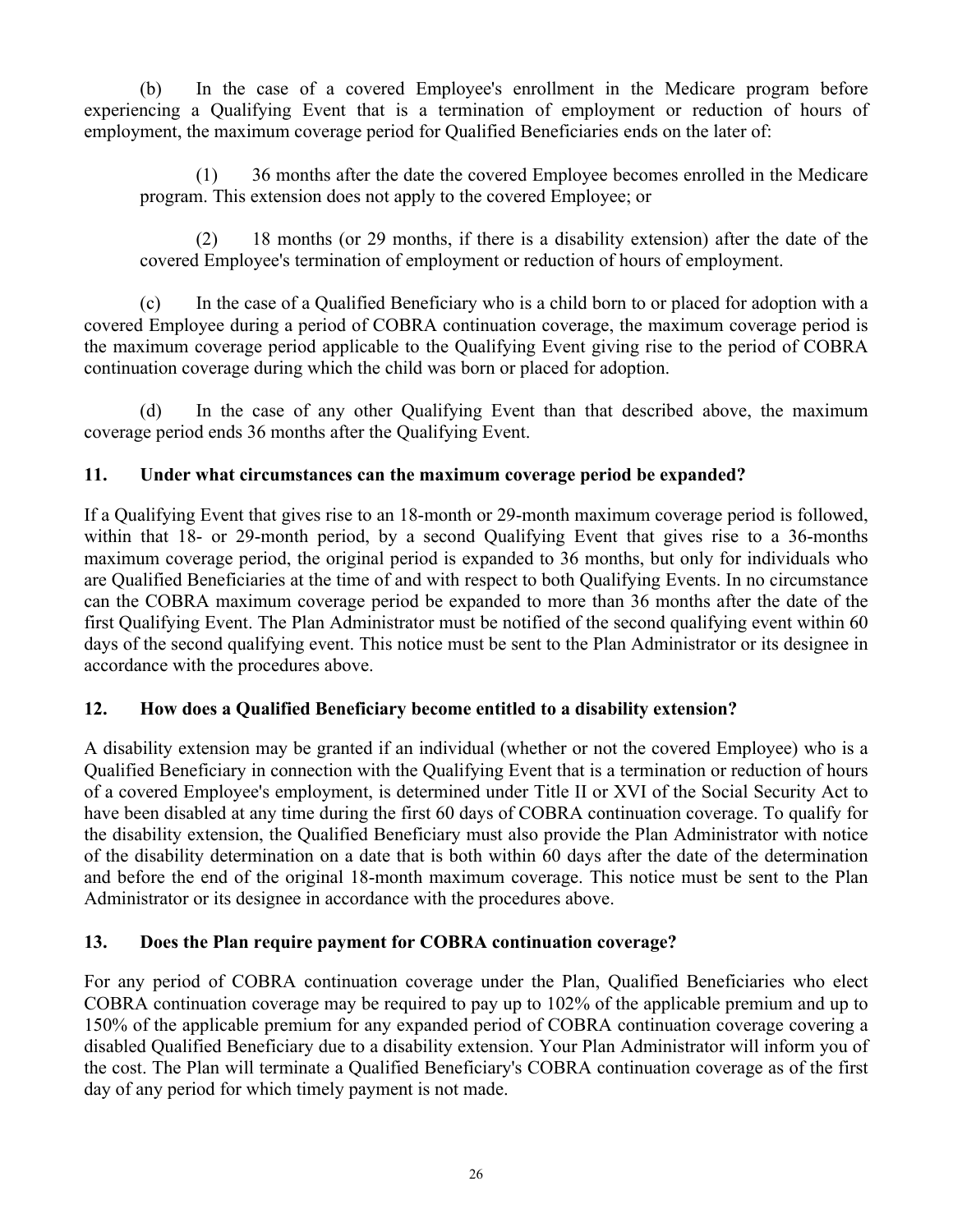### **14. Must the Plan allow payment for COBRA continuation coverage to be made in monthly installments?**

Yes. The Plan is also permitted to allow for payment at other intervals.

# **15. What is Timely Payment for COBRA continuation coverage?**

Timely payment means a payment made no later than 30 days after the first day of the coverage period. Payment that is made to the Plan by a later date is also considered timely payment if either under the terms of the Plan, covered Employees or Qualified Beneficiaries are allowed until that later date to pay for their coverage for the period or under the terms of an arrangement between the Employer and the entity that provides Plan benefits on the Employer's behalf, the Employer is allowed until that later date to pay for coverage of similarly situated non-COBRA beneficiaries for the period.

Notwithstanding the above paragraph, the Plan does not require payment for any period of COBRA continuation coverage for a Qualified Beneficiary earlier than 45 days after the date on which the election of COBRA continuation coverage is made for that Qualified Beneficiary. Payment is considered made on the date on which it is postmarked to the Plan.

# **16. How is my participation in the Health Flexible Spending Account affected?**

COBRA coverage under the Health Flexible Spending Account will be offered only to Qualified Beneficiaries losing coverage who have underspent accounts. An account is underspent if the annual limit elected by the covered employee, reduced by reimbursements up to the time of the Qualifying Event, is equal to or more than the amount of the premiums for Health Flexible Spending Account COBRA coverage that will be charged for the remainder of the plan year. COBRA coverage will consist of the Health Flexible Spending Account coverage in force at the time of the Qualifying Event (i.e., the elected annual limit reduced by expenses reimbursed up to the time of the Qualifying Event). The use or lose rule will continue to apply, so any unused amounts will be forfeited at the end of the Plan Year, and COBRA coverage will terminate at the end of the Plan Year. Unless otherwise elected, all Qualified Beneficiaries who were covered under the Health Flexible Spending Account will be covered together for Health Flexible Spending Account COBRA coverage. Qualified Beneficiaries may not enroll in the Health Care Flexible Spending Account at open enrollment.

# **IF YOU HAVE QUESTIONS**

If you have questions about your COBRA continuation coverage, you should contact the Plan Administrator or its designee.

# **KEEP YOUR PLAN ADMINISTRATOR INFORMED OF ADDRESS CHANGES**

In order to protect your family's rights, you should keep the Plan Administrator informed of any changes in the addresses of family members. You should also keep a copy, for your records, of any notices you send to the Plan Administrator or its designee.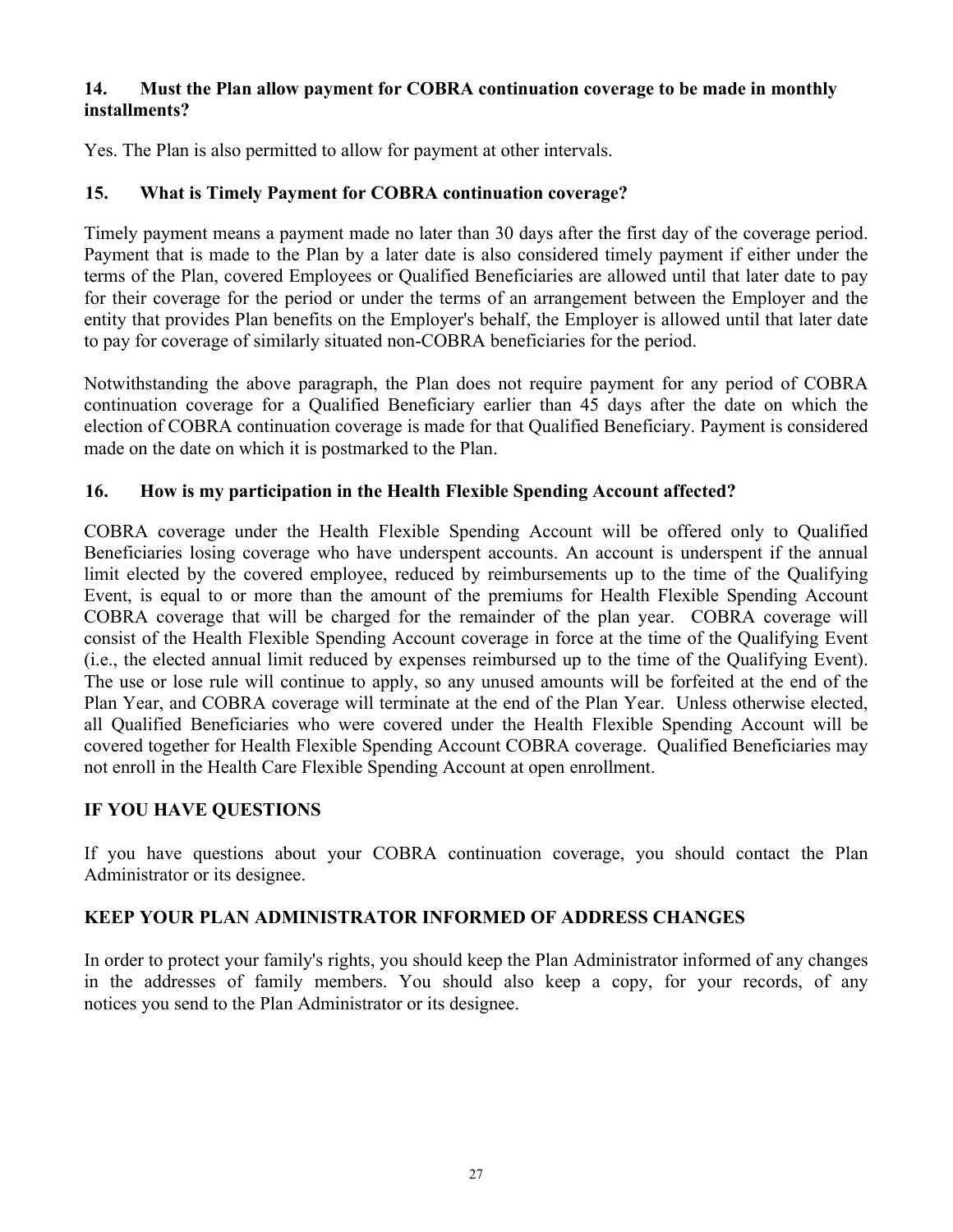#### **XI MISCELLANEOUS**

### *Applicable Law*

This Plan is governed by the Code and the Treasury regulations issued thereunder (as they might be amended from time to time). In no event shall the Employer guarantee the favorable tax treatment sought by this Plan. To the extent not preempted by Federal law, the provisions of this Plan shall be construed, enforced and administered according to the laws of the State of Michigan. With respect to group health plans, those plans will provide benefits in accordance with COBRA, NMHPA, USERRA, PPACA, the Mental Health Parity Act; the Mental Health Parity and Addiction Equity Act of 2008; the Genetic Information Nondiscrimination Act of 2008; FMLA; HIPAA; WHCRA; and other group health plan laws to the extent required by such laws.

#### *Errors*

An error cannot give a benefit to an individual if an individual is not actually entitled to the benefit.

#### *Overpayments*

An "overpayment" occurs if the Plan pays an amount not payable under the Plan (e.g., if the Plan pays an expense or benefit more than once, or if an expense or benefit is paid by both the Plan and a third party). An expense or benefit is considered paid if it is paid to you or to someone else (e.g., a health care provider) on your or your Dependent's behalf.

If an overpayment is made by the Plan, the Plan has the right to recover the overpayment. If that overpayment is made to a health care provider, the Plan may request a refund of the overpayment from either you or the provider. If the refund is not received from either you or the provider, the overpayment will be deducted from future Plan benefits available to you or a Dependent, but the amounts withheld may not reduce your pay below the applicable state minimum wage law to the extent permitted by law. Any overpayment you owe due to your or your Dependent's ineligibility for Plan benefits will be reduced by the amount of any contributions the Participant paid for coverage for the person while ineligible.

#### *Amendment and Termination*

Although the Plan Sponsor intends to continue the Plan indefinitely, it reserves the right to amend or terminate the Plan or to modify the Plan to reduce, increase or modify any and all of the benefits provided under the Plan. Any decision to amend, terminate or modify the Plan shall be made by a written instrument by the governing body of your Employer or by any person or persons authorized by the governing body to take such action. This decision shall be communicated to all participants in writing. In the event the Plan is terminated, all elections and reductions in compensation made under the Plan shall terminate, and allowable reimbursements or payments shall be made in accordance with the next paragraph.

If the Plan terminates, you will be entitled to payment or reimbursement for Employment-Related Dependent Care or Medical Expenses incurred during the Plan Year if you apply for reimbursement or payment on or before the 90th day after the termination date of the Plan. Your reimbursement will not